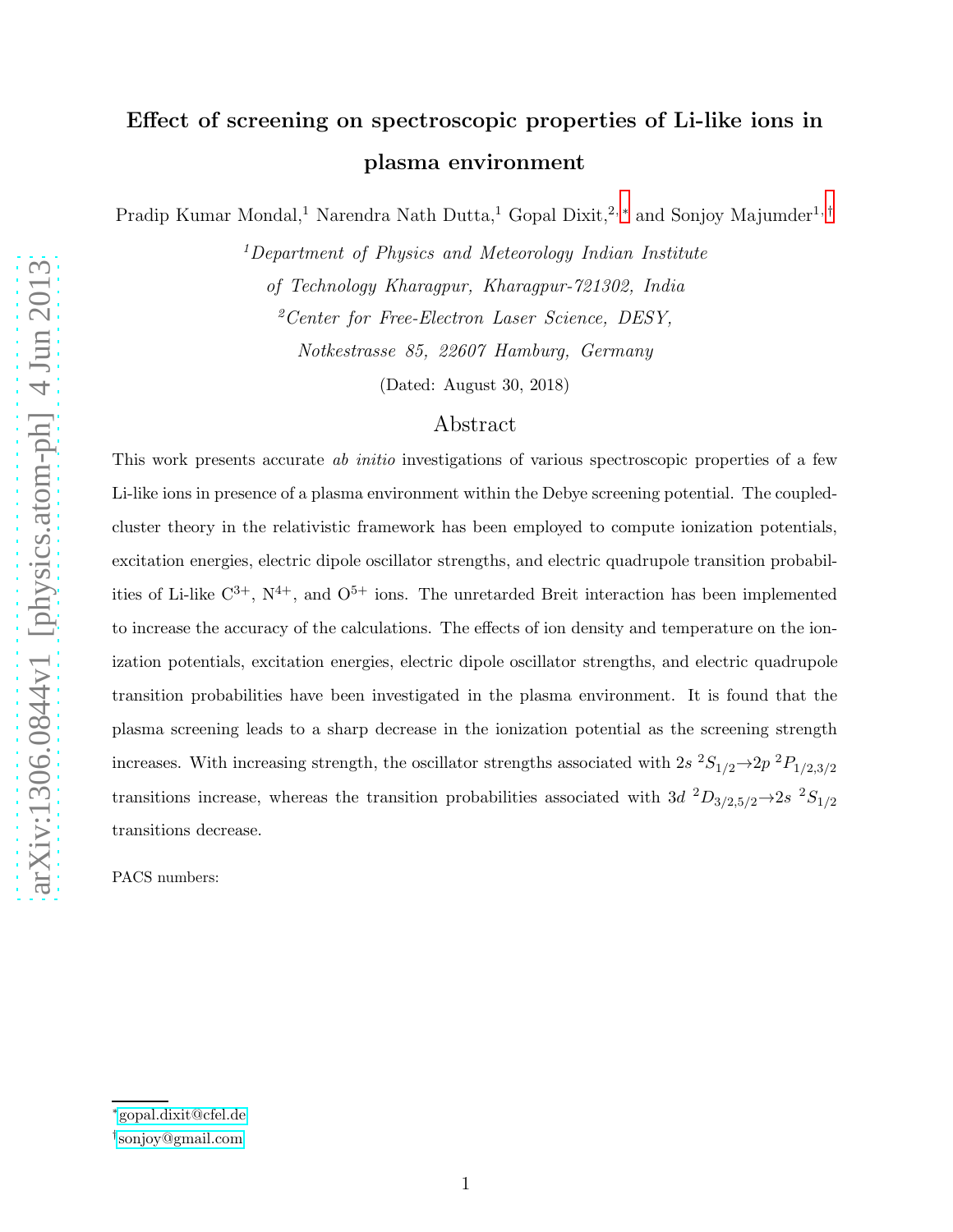#### I. INTRODUCTION

With the advent of novel x-ray sources based on free-electron lasers (FELs) [\[1,](#page-14-0) [2](#page-14-1)], laser plasmas  $|3|$ , and high-harmonic generations  $|4, 5|$ , it is possible to achieve extreme conditions in matter such as high energy density and high temperature using ultraintense, ultrashort, and tunable pulses, and hence it is possible to create matter in plasma form  $(6, 7]$  $(6, 7]$  $(6, 7]$ . There have been many experimental [\[6](#page-14-5)[–16\]](#page-15-1) and theoretical [\[17](#page-15-2)[–35\]](#page-16-0) endeavors to explain and understand the effect of plasma environment on the spectroscopic properties of atoms and ions. In the situation, when atoms or ions embedded in plasma, the interaction between the nucleus and the bound electrons is screened by the surrounding ions and fast electrons. The modified interaction gives rise to phenomena such as pressure ionization and continuum lowering and affects the spectroscopic properties of atoms and ions [\[36,](#page-16-1) [37\]](#page-16-2). Recent advanced experiment, carried out using FEL and electron beam ion trap (EBIT), provides an unexpected low oscillator strength of electric dipole  $(E1)$  transition of  $Fe^{16+}$  and raises the concern about the quality of the atomic wave functions used to model such spectral properties [\[38](#page-16-3)]. Therefore, treating the effect of plasma environment in atoms and ions along with an accurate treatment of electron-electron correlation and relativistic effects are nontrivial. The ratio of Coulomb energy to thermal energy determine the strength of coupling  $(\Gamma)$  in plasma. The low density and high temperature situation corresponds to weakly coupled plasma  $(\Gamma < 1)$ , where the screening of the nuclear Coulomb interaction by free electrons in the plasma is guided by the Debye model [\[39](#page-16-4), [40](#page-16-5)].

Lithium and lithium-like ions in plasma are a few of the most abundant ionic species for specific temperature and density attainable in the laboratory [\[41](#page-16-6)]. Various spectroscopic properties of Li-like ions have significant importance in astrophysics due to evidence of high abundances of these ions in different astronomical systems like active galactic nuclei, x-ray binaries, quasars, and hot plasmas [\[42,](#page-16-7) [43\]](#page-16-8). For such small-sized atoms, allowed and forbidden transitions with sufficient intensity are used as diagnostic tools of tokamak plasmas [\[44](#page-17-0)[–46\]](#page-17-1). It is well known that the ionized form of carbon, nitrogen, and oxygen and their various transition lines are important for the chromosphere region of the solar atmosphere [\[47\]](#page-17-2), and to understand the dynamics and nature of the stellar and interstellar medium [\[48](#page-17-3)[–52](#page-17-4)]. There is long literature on the applications of the isolated resonance lines having wavelength 1548.19 Å and 1550.77 Å for  $C^{3+}$ , 1238.82 Å and 1242.80 Å for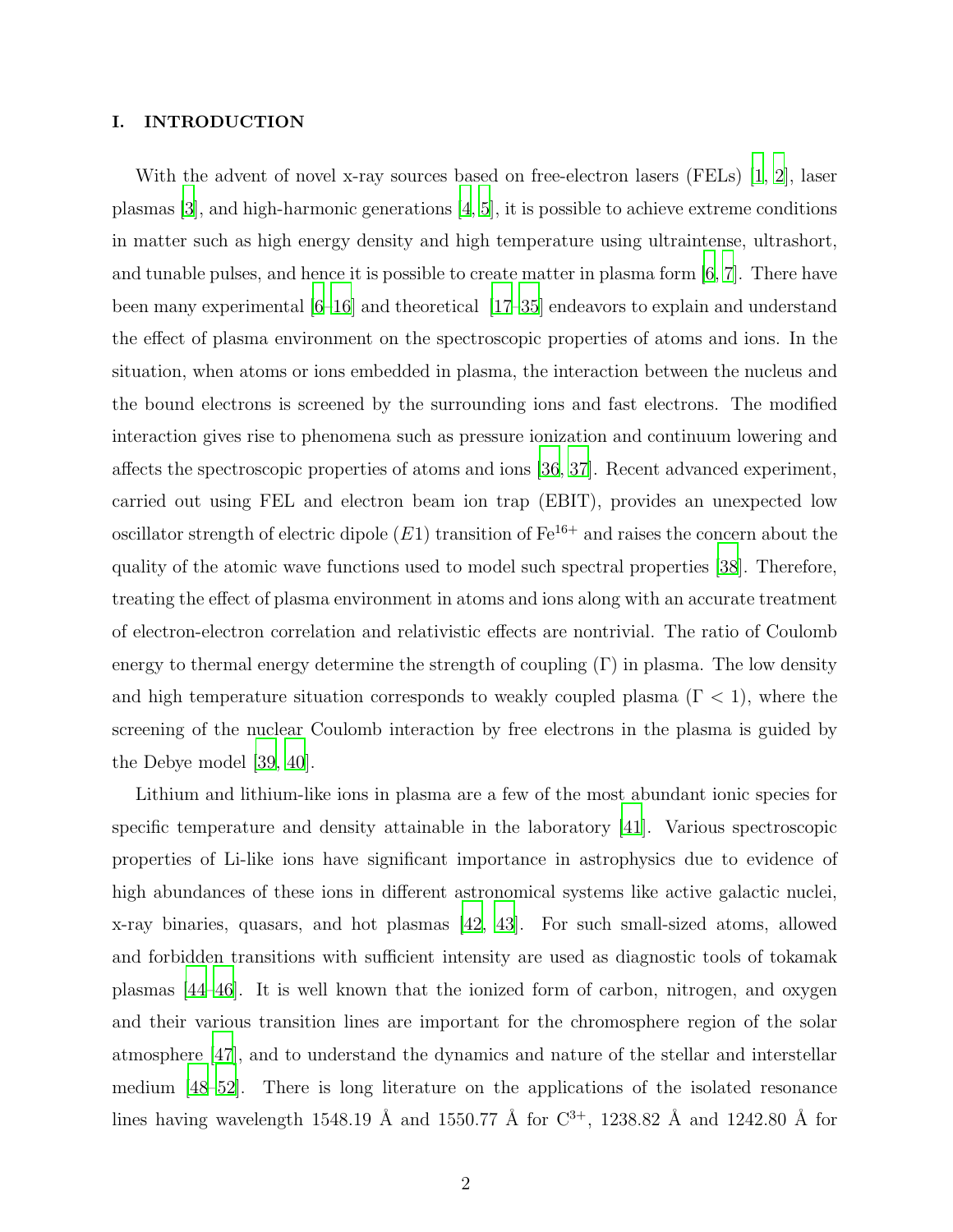$N^{4+}$  and 1031.91 Å and 1037.61 Å for  $O^{5+}$  [\[53,](#page-17-5) [54\]](#page-17-6). The astronomical observed lines are expected to be affected by the plasma atmosphere at the origin and therefore important for plasma diagnostic purpose. Forbidden transition lines, i.e., electric quadrupole  $(E2)$  and magnetic dipole (M1) transition lines provide very crucial parameters for estimations of density and internal temperature measurements at low density hot plasmas [\[55](#page-17-7)[–57](#page-17-8)]. Also, the transition rates of forbidden transitions provide accurate dielectric recombination rates for these ions [\[58](#page-17-9)[–60\]](#page-17-10).

Several theoretical methods have been used to model the effect of plasma environment on the spectroscopic properties for one-electron  $[22, 24, 29]$  $[22, 24, 29]$  $[22, 24, 29]$  $[22, 24, 29]$  and many-electron  $[27, 28, 61-63]$  $[27, 28, 61-63]$  $[27, 28, 61-63]$  $[27, 28, 61-63]$ systems. Due to the screening effect, lowering of the ionization potential is demonstrated by Stewart and Pyatt [\[64](#page-18-1)]. The Debye plasma screening on lighter atoms or ions have been studied over last decade using different many-body approaches [\[27](#page-16-11)[–29](#page-16-10), [65\]](#page-18-2) and showed enough avenues of improvement. Recent works of correlation exhaustive Dirac-Coulomb based coupled -cluster calculations on He-, Li-, Be- and Na-like ions [\[61](#page-17-11)[–63\]](#page-18-0) are examples of this. The authors of these works emphasized the importance of relativistic correction on the plasma screening by using more accurate many-body theories within a relativistic framework [\[61](#page-17-11)[–63](#page-18-0)].

In the present article, we analyze the influence of the plasma screening on the Li-like  $C^{3+}$ ,  $N^{4+}$ , and  $O^{5+}$  ions using the Debye model potential. The ionization potentials, excitation energies, oscillator strengths of  $E1$  transitions, and transition rates of  $E2$  transitions are estimated for these ions in the isolated (free) condition as well as within the plasma environment. Here, we have used the Fock-space coupled-cluster (FSCC) method within the Dirac-Coulomb-Breit (DCB) Hamiltonian to consider the relativistic effect on these spectral properties. Recently, Dutta et al. have implemented the unretarded Breit interaction in an all-order approach using the coupled-cluster (CC) theory and demonstrate the effect of electron-electron correlation and unretarded Breit interaction on the boron isoelectronic sequence [\[66](#page-18-3)]. It is well known that the dynamical electron correlation, relaxation effect, and Breit interaction are important for moderately charged ions, which are considered here in an accurate way. This paper is structured as follows. Section II discusses brief theory and formalism of the relativistic FSCC approach with the Debye screening potential. Section III presents results and discussions on several spectral properties of Li-like ions and the effect of plasma screening on these properties. Conclusions and future outlooks are presented in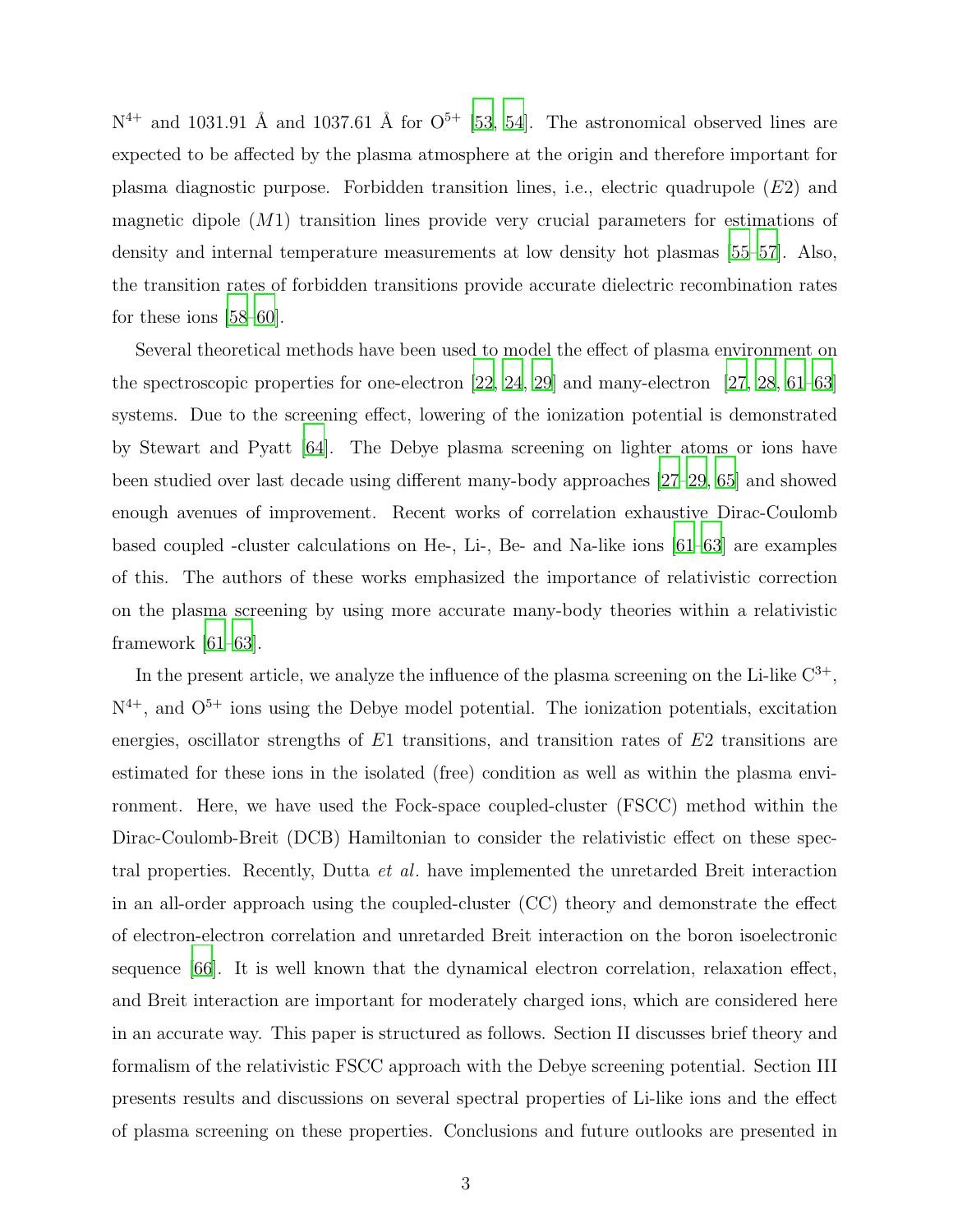Sec. IV.

#### II. THEORY

In order to consider the effect of plasma environment on the spectroscopic properties, the Dirac-Coulomb (DC) Hamiltonian with unretarded Breit interaction for an N-electron atomic system can be written as

$$
H = \sum_{i=1}^{N} \left( c\overrightarrow{\alpha_i} \cdot \overrightarrow{p_i} + (\beta_i - 1) c^2 + V_{\text{eff}}^D(r_i) + \sum_{j < i} \left( \frac{1}{r_{ij}} - \frac{\overrightarrow{\alpha_i} \cdot \overrightarrow{\alpha_j}}{r_{ij}} \right) \right),\tag{1}
$$

with all the standard notations often used. Here,  $V_{\text{eff}}^{D}(r_{i})$  is the effective potential of the nucleus on the  $i$ -th electron due to the presence of plasma environment. The Debye-Hückel potential is considered to examine the effect of screening of nuclear Coulomb potential due to the presence of ions and free electrons in plasmas [\[39,](#page-16-4) [67\]](#page-18-4). In case of weakly interacting plasma medium, the effective potential experienced by the  $i$ -th electron is given as

$$
V_{\text{eff}}^D(r_i) = -\frac{Ze^{-\mu r_i}}{r_i},\tag{2}
$$

where  $Z$  is the nuclear charge and  $\mu$  is the Debye screening parameter, which is related to the ion density  $n_{\text{ion}}$  and plasma temperature T through the following relation:

$$
\mu = \left[\frac{4\pi(1+Z)n_{\text{ion}}}{k_BT}\right]^{\frac{1}{2}},\tag{3}
$$

where  $k_B$  is the Boltzmann constant. Therefore, a given value of  $\mu$  represents a range of plasma conditions with different ion densities and temperatures. The inverse of the Debye screening parameter is called the Debye screening length, i.e.,  $\lambda_D = \mu^{-1}$ . The pure Coulomb nuclear attraction corresponds to the zero screening situation  $(\mu = 0)$ .

The wave functions, ionization potentials (IPs) of the ground, and the different excited states for the considered N-electron atomic system are obtained using the FSCC method with single, double, and partial triple excitations within the relativistic framework. The basic formalism of the FSCC method was developed several decades before [\[68](#page-18-5)[–72\]](#page-18-6). The relativistic version of the FSCC theory has been developed recently and successfully employed to obtain the various properties in different single valence atomic systems [\[73](#page-18-7)[–80\]](#page-18-8). Here, we provide key steps of this method. In the relativistic coupled-cluster (RCC) theory, the correlated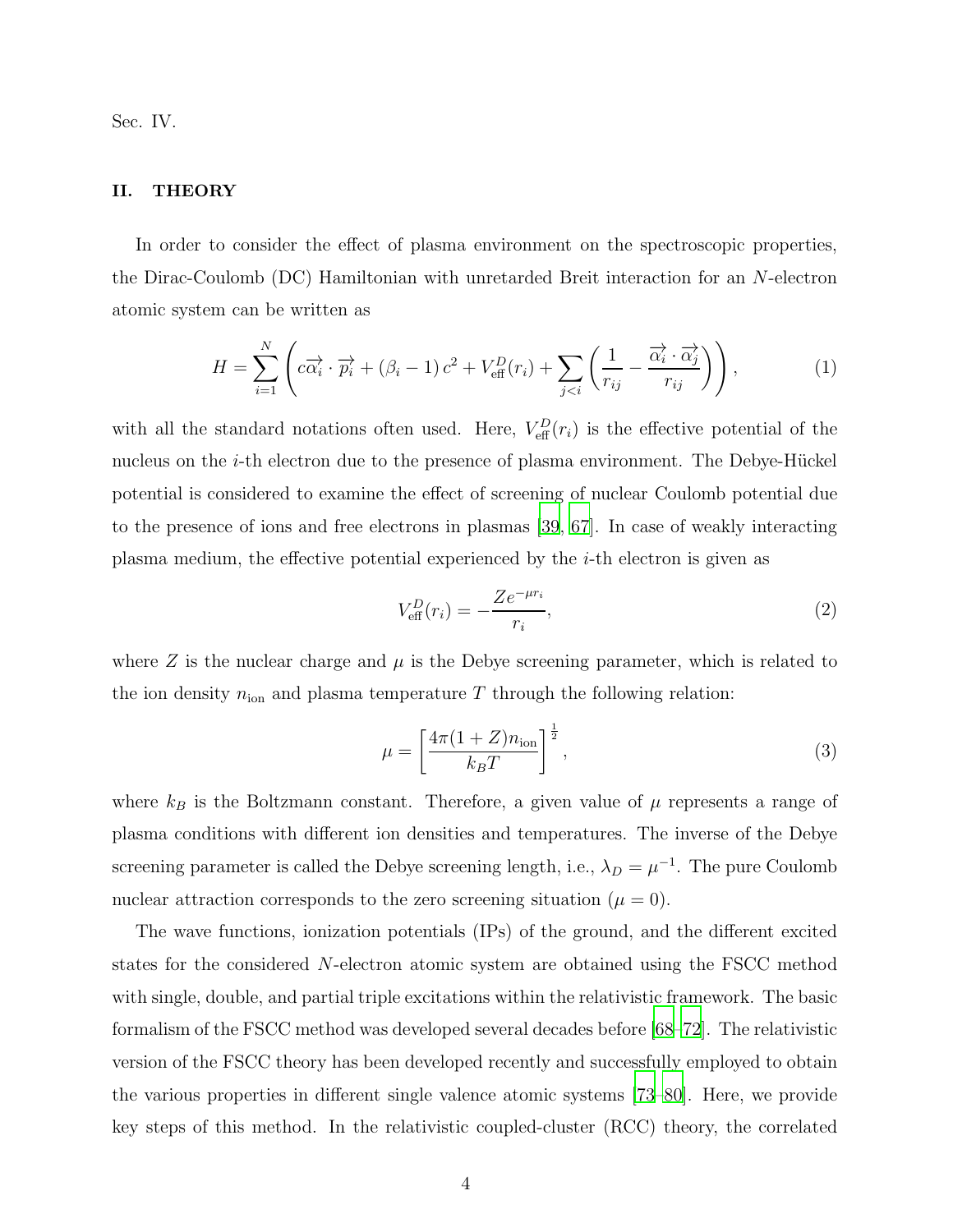wave function of a single valence atomic state with a valance electron in the "v"th orbital is written in the form,

$$
|\Psi_v\rangle = e^T \{1 + S_v\} |\Phi_v\rangle \tag{4}
$$

where,  $|\Phi_v\rangle$  is the corresponding reference state generated at the Dirac-Fock (DF) level of the  $N-1$  electron closed-shell system using Koopman's theorem [\[81\]](#page-18-9). T represents all possible excitations from the core orbitals of the closed-shell system, and  $S_v$  represents all possible valence and core-valence excitations of the single-valence system. The detail inclusion of the unretarded Breit interaction in this formalism is described by Dutta and Majumder [\[66](#page-18-3)].

The transition matrix element for any operator  $O$  in the framework of the RCC wave function can be expressed as

$$
O_{fi} = \frac{\langle \Psi_f | O | \Psi_i \rangle}{\sqrt{\langle \Psi_f | \Psi_f \rangle \langle \Psi_i | \Psi_i \rangle}}
$$
  
= 
$$
\frac{\langle \Phi_f | \{1 + S_f^{\dagger}\} e^{T^{\dagger}} O e^{T} \{1 + S_i\} | \Phi_i \rangle}{\sqrt{\langle \Phi_f | \{1 + S_f^{\dagger}\} e^{T^{\dagger}} e^{T} \{1 + S_f\} | \Phi_f \rangle \langle \Phi_i | \{1 + S_i^{\dagger}\} e^{T^{\dagger}} e^{T} \{1 + S_i\} | \Phi_i \rangle}}.
$$
(5)

The single-electron reduced matrix elements corresponding to  $E1, E2$ , and M1 transitions are discussed in Refs. [\[82](#page-19-0), [83](#page-19-1)].

The transition probabilities (in s<sup>-1</sup>) corresponding to  $E1, E2$ , and M1 channels from state  $k$  to  $i$  is given as

$$
A_{k \to i}^{E1} = \frac{2.0261 \times 10^{18}}{\lambda^3 g_k} S^{E1},\tag{6}
$$

$$
A_{k \to i}^{E2} = \frac{1.11995 \times 10^{18}}{\lambda^5 g_k} S^{E2}
$$
 (7)

and

$$
A_{k \to i}^{M1} = \frac{2.69735 \times 10^{13}}{\lambda^3 g_k} S^{M1},\tag{8}
$$

where  $S = |\langle \Psi_k|O|\Psi_i\rangle|^2$  is the transition strength of the operator O (in a.u.),  $\lambda$  (in Å) is the corresponding transition wavelength, and  $g_k = 2j_k + 1$  is the degeneracy of the k state. The oscillator strength of  $E1$  transition from state i to k is given as

$$
f_{i \to k}^{E1} = 1.4992 \times 10^{-16} \frac{g_k}{g_i} \lambda^2 A_{k \to i}^{E1}.
$$
\n(9)

#### III. RESULTS AND DISCUSSIONS

The precise DF orbital wave functions, which are the building block of accurate correlation calculations, are generated via the basis set expansion technique in the potential of two core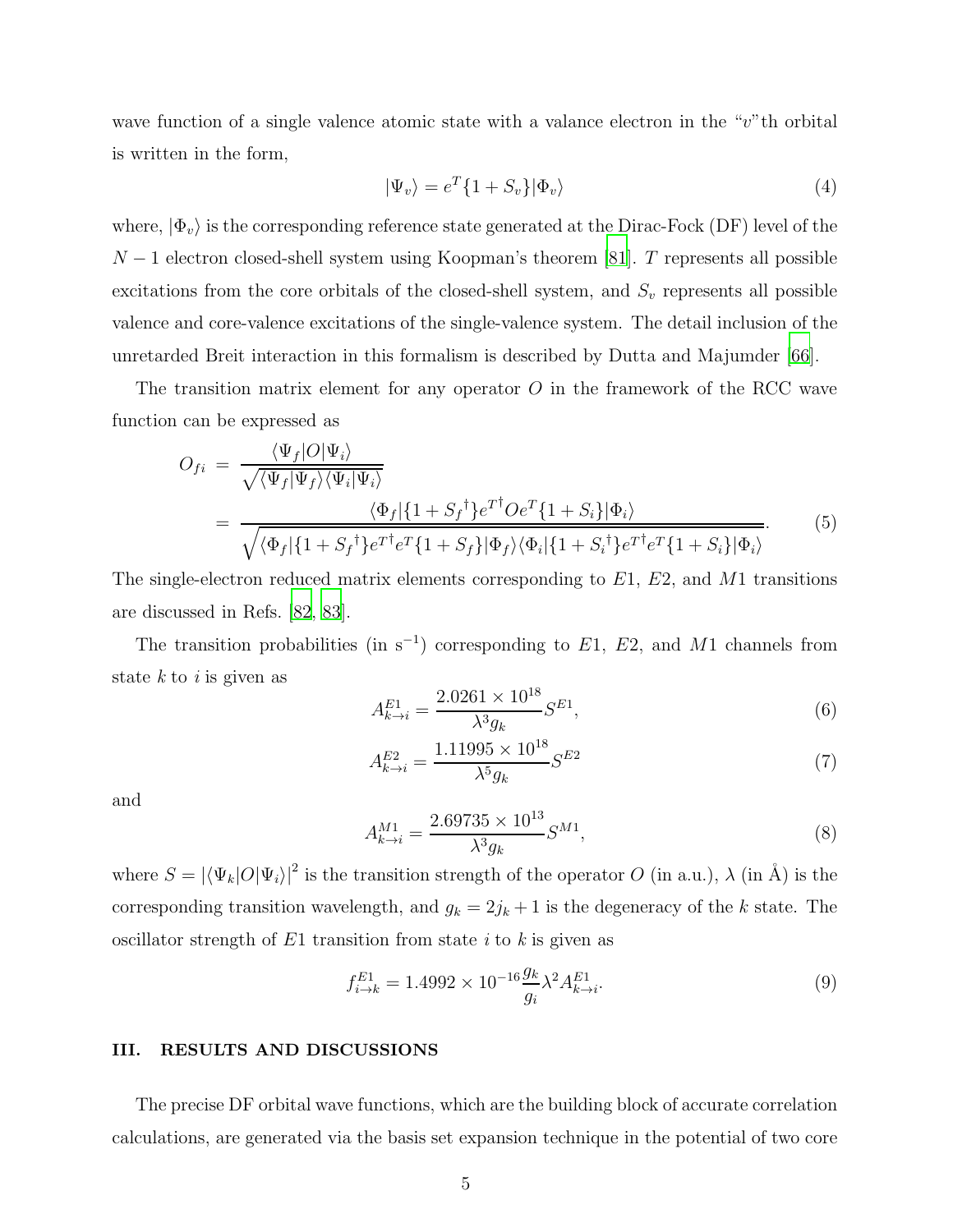electrons at  $1s_{1/2}$  orbital. The radial part of these basis wave functions are considered to be Gaussian type [\[84\]](#page-19-2) having two optimized exponential parameters  $\alpha_0$  and  $\beta$ . The nuclei are considered as finite size with a Fermi-type charge distribution [\[85\]](#page-19-3). For all the ions considered here, the number of basis wave functions at the DF levels for  $s<sub>1</sub>$ ,  $p<sub>1</sub>$ , and f-type symmetries are 30, 25, 20, and 20, respectively. In order to choose the optimized parameters for each ion, the energies and wave functions of the DF orbitals are compared with the same as obtained from the GRASP92 code, where the DF equations are solved numerically [\[86\]](#page-19-4). These exponential parameters are chosen as  $0.005825$  and  $2.73$  for  $\mathrm{C}^{3+}$ , 0.003265 and 2.73 for  $N^{4+}$ , and 0.00525 and 2.73 for  $O^{5+}$ . The number of DF orbitals for different symmetries used in the RCC calculations are based on the convergent criteria of core correlation energies with increasing number of orbitals. There are 12, 11, 10, and 10 active orbitals, which include all core orbitals, considered in the calculations for the  $s, p$ ,  $d$ , and  $f$  type symmetries, respectively. As an improvement of the atomic Hamiltonian beyond the Dirac-Coulomb limit, the Breit interaction in it's unretarded approximation has been included for more accurate relativistic descriptions of the wave functions [\[66\]](#page-18-3). The T amplitudes are solved first for the closed-shell systems and later the S amplitudes corresponding to different single-valence states are solved for the open-shell systems using the RCC equations.

The quality of the wave functions for different eigen states is ensured by comparing the reduced matrix elements of the E1 transitions in length and velocity gauges [\[83](#page-19-1)]. The calculated average deviations of these matrix elements between these two gauges at the CC levels have been found 1.11% for  $C^{3+}$ , 1.17% for  $N^{4+}$ , and 1.58% for  $O^{5+}$ , which indicate very good quality of the relativistic wave functions. The calculated values of the ground state IPs for  $\mathbb{C}^{3+}$ ,  $\mathbb{N}^{4+}$ , and  $\mathbb{O}^{5+}$  are 520145, 789494 and 1113968 cm<sup>-1</sup>, respectively; which are in excellent agreement with the NIST results: 520178, 789537 and 1114004 cm<sup>-1</sup>, respectively. The average deviations of our calculated excitation energies (EEs) of different excited states with respect to the NIST results are estimated around 0.05%, 0.06% and 0.06% for  $C^{3+}$ ,  $N^{4+}$ , and  $O^{5+}$ , respectively [\[54](#page-17-6)].

The E1 oscillator strengths are presented in Table [I](#page-7-0) along with the available NIST results [\[54](#page-17-6)] for comparison. The average deviations between our calculated results and the NIST values are about 1.6% for  $C^{3+}$ , 1.2% for  $N^{4+}$ , and 1.2% for  $O^{5+}$ . Our results for oscillator strength agree excellently with the recent FSCC results presented by Das et al. for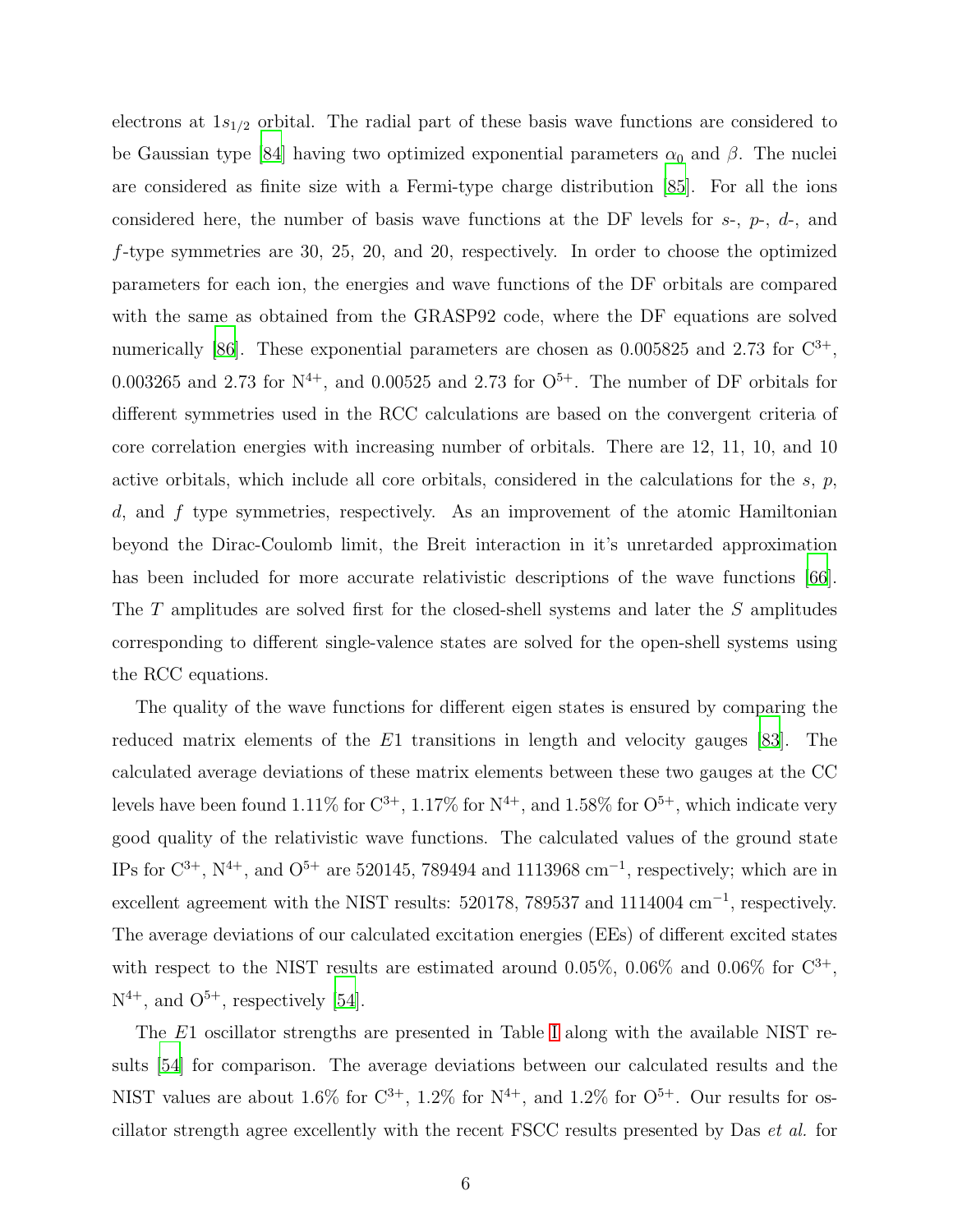$C^{3+}$  ion [\[62\]](#page-17-12). The recently calculated results of Elabidi et al. using SUPERSTRUCTURE code [\[87](#page-19-5)] have an average deviation of about 3% with respect to the NIST results; though, in some cases deviations are around 25% [\[87](#page-19-5)]. Therefore, correlation exhaustive and relativistic calculations were wanted, and our calculations are motivated towards that. The oscillator strengths of 3d  ${}^2D_{3/2,5/2} \rightarrow 4f$   ${}^2F_{5/2,7/2}$  transitions are estimated here as well.

Table [II](#page-8-0) presents the emission probabilities of E2 transitions having values of the order of  $10^4$  s<sup>-1</sup> or more using precisely calculated wavelengths for  $C^{3+}$ ,  $N^{4+}$ , and  $O^{5+}$ . Sur and Chaudhuri have reported a few  $E2$  transition probabilities for  $O<sup>5+</sup>$  using the RCC theory based on the DC Hamiltonian [\[88\]](#page-19-6). Their results differ by about 0.8% from our calculated values obtained by the same theory but based on the DCB Hamiltonian. All the transitions presented in the Table [II](#page-8-0) fall in the ultraviolet region of electromagnetic spectrum. The wavelengths of these forbidden lines relative to those of allowed lines from the same ion make them very good candidates for line profile measurements and help to understand the excitation processes, like electron- and proton-impact excitations [\[89](#page-19-7), [90\]](#page-19-8). It is evident from the table that there are few strong E2 transitions with transition probabilities of the order of 10<sup>6</sup> s<sup>-1</sup>. These are the transitions between the ground states and 3d  ${}^{2}D_{3/2,5/2}$  states for  $N^{4+}$ , and  $O^{5+}$ , and the transitions  $3p^{2}P_{1/2} \rightarrow 2p^{2}P_{3/2}$  and  $4f^{2}F_{5/2} \rightarrow 2p^{2}P_{1/2}$  for  $O^{5+}$ . Therefore, these forbidden transition lines having relatively higher probabilities can play in the determinations of density and internal temperature inside hot plasmas. Because the M1 transition probabilities are found to be quite low (of the order of  $10^{-1}$  s<sup>-1</sup> or less), the lines associated with these transitions are hardly possible to detect and hence, are excluded from the consideration here.

After validating the quality and accuracy of our method and calculations for unscreened ions, i.e., with  $\mu = 0$ , several spectroscopic properties for Li-like ions are calculated for different values of Debye screening parameter  $\mu$ . In most of the scenario, the ions are presented in low density plasmas where all the spectroscopic properties are affected by the plasma atmosphere which are quantified by the Debye screening parameter  $\mu$ . We have chosen the values of  $\mu$  ranging from 0 to 0.175 a.u. in interval of 0.025 a.u.. The ions become unstable after  $\mu = 0.175$  a.u.. It is mentioned already in the "Theory" ection that  $\mu$ is a function of ion density  $n_{\text{ion}}$  and plasma temperature T. Therefore, the above ranges of  $\mu$  mimic weakly coupled plasma; for example,  $T = 10^6$  K and  $n_{\text{ion}} \sim 10^{22}$  cm<sup>-3</sup> correspond to  $\mu = 0.15$  a.u. [\[62](#page-17-12), [91](#page-19-9)]. This type of condition can be achieved in the laboratory plasmas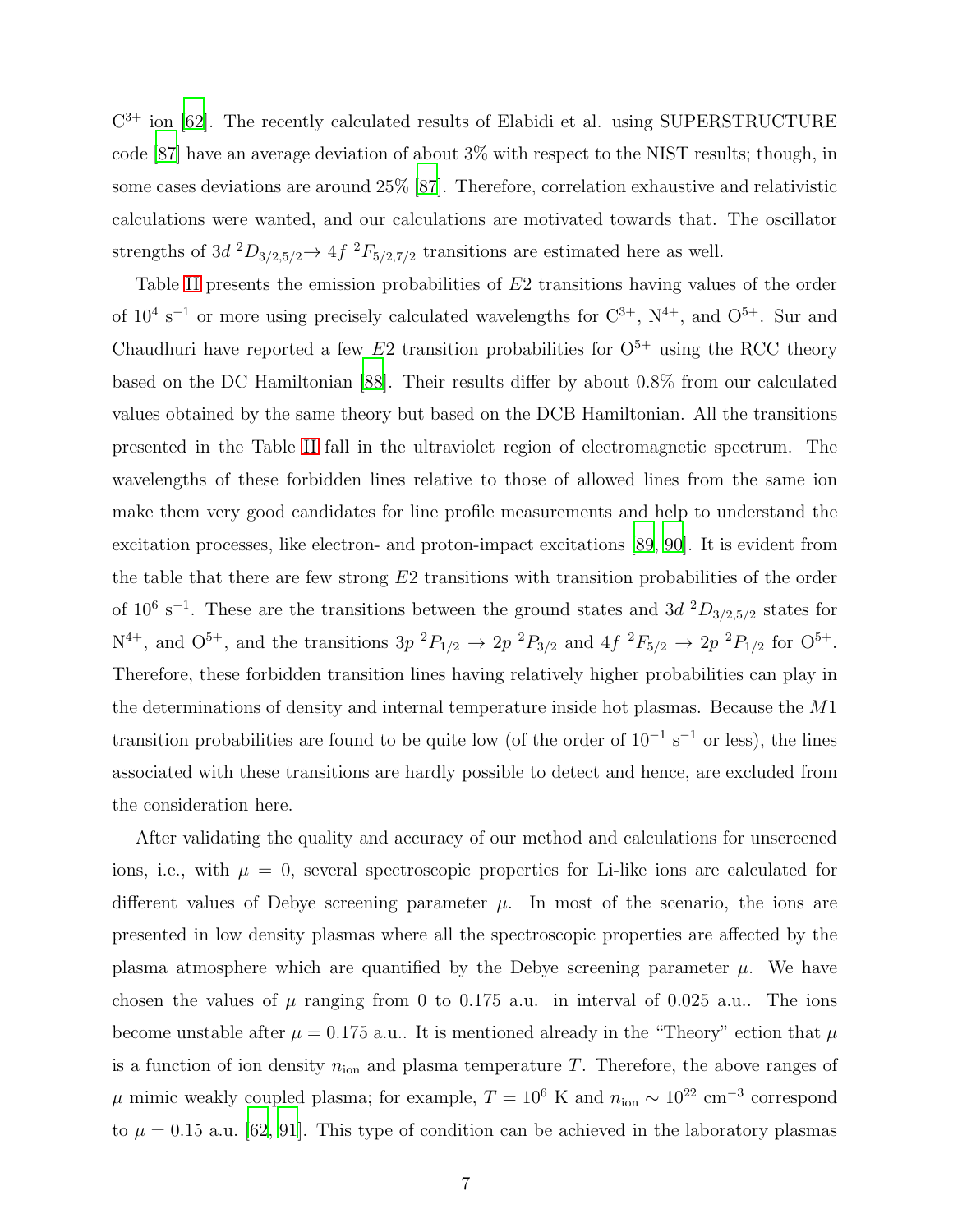TABLE I: Oscillator strengths of E1 transitions and their comparisons with the NIST results for  $C^{3+}$ ,  $N^{4+}$ , and  $O^{5+}$ .

<span id="page-7-0"></span>

| <b>Terms</b> |                                                                                     |  |  | $C^{3+}$ $N^{4+}$ $Q^{5+}$ |                                 |  |  |
|--------------|-------------------------------------------------------------------------------------|--|--|----------------------------|---------------------------------|--|--|
| Lower        | Upper RCC NIST RCC NIST RCC NIST                                                    |  |  |                            |                                 |  |  |
|              | $2s~^{2}S_{1/2}$ $\rightarrow$ $2p~^{2}P_{1/2}$ 0.095 0.095 0.078 0.078 0.066 0.066 |  |  |                            |                                 |  |  |
|              | $\rightarrow$ 2p <sup>2</sup> P <sub>3/2</sub> 0.190 0.190 0.156 0.156 0.133 0.133  |  |  |                            |                                 |  |  |
|              | $\rightarrow$ 3p <sup>2</sup> P <sub>1/2</sub> 0.067 0.068 0.078 0.079 0.087 0.089  |  |  |                            |                                 |  |  |
|              | $\rightarrow$ 3p <sup>2</sup> P <sub>3/2</sub> 0.133 0.136 0.156 0.159 0.174 0.177  |  |  |                            |                                 |  |  |
|              | $\rightarrow$ 4p ${}^{2}P_{1/2}$ 0.019 0.020 0.021 0.023 0.023 0.025                |  |  |                            |                                 |  |  |
|              | $\rightarrow$ 4p <sup>2</sup> P <sub>3/2</sub> 0.037 0.041 0.042 0.046 0.047 0.049  |  |  |                            |                                 |  |  |
|              | $2p \ ^2P_{1/2} \ \rightarrow 3d \ ^2D_{3/2}$ 0.645 0.646 0.651 0.652 0.654 0.657   |  |  |                            |                                 |  |  |
|              | $\rightarrow$ 4d $^2D_{3/2}$ 0.122 0.123 0.122 0.122 0.120 0.123                    |  |  |                            |                                 |  |  |
|              | $2p~^2P_{3/2} \rightarrow 3d~^2D_{3/2}$ 0.064 0.065 0.065 0.065 0.065 0.066         |  |  |                            |                                 |  |  |
|              | $\rightarrow$ 3d $^2D_{5/2}$ 0.581 0.581 0.586 0.588 0.590 0.591                    |  |  |                            |                                 |  |  |
|              | $\rightarrow$ 4d $^2D_{3/2}$ 0.012 0.012 0.065 0.065 0.012 0.012                    |  |  |                            |                                 |  |  |
|              | $3s~^2S_{1/2} \rightarrow 3p~^2P_{1/2}$ 0.161 0.160 0.131 0.131 0.112 0.111         |  |  |                            |                                 |  |  |
|              | $\rightarrow$ 3p <sup>2</sup> P <sub>3/2</sub> 0.323 0.320 0.267 0.263 0.226 0.224  |  |  |                            |                                 |  |  |
|              | $\rightarrow$ 4p <sup>2</sup> $P_{1/2}$ 0.063 0.068 0.077 0.082 0.092 0.092         |  |  |                            |                                 |  |  |
|              | $\rightarrow$ 4p <sup>2</sup> P <sub>3/2</sub> 0.126 0.136 0.153 0.164 0.182 0.185  |  |  |                            |                                 |  |  |
|              | $3p~^2P_{1/2} \rightarrow 3d~^2D_{3/2}$ 0.062 0.063 0.054 0.055 0.049 0.049         |  |  |                            |                                 |  |  |
|              | $\rightarrow$ 4d $^2D_{3/2}$ 0.528 0.541 0.540 0.550 0.542 0.557                    |  |  |                            |                                 |  |  |
|              | $3p~^2P_{3/2} \rightarrow 3d~^2D_{3/2}$ 0.006 0.006 0.005 0.005 0.005 0.005         |  |  |                            |                                 |  |  |
|              | $\rightarrow$ 3d $^2D_{5/2}$ 0.055 0.056 0.048 0.049 0.043 0.044                    |  |  |                            |                                 |  |  |
|              | $\rightarrow$ 4d $^2D_{3/2}$ 0.053 0.054 0.054 0.055 0.054 0.056                    |  |  |                            |                                 |  |  |
|              | $\rightarrow$ $4d$ $^2D_{5/2}$ 0.476 0.486 0.486 0.495 0.489 0.501                  |  |  |                            |                                 |  |  |
|              | $3d~^2D_{3/2} \rightarrow 4f~^2F_{5/2}$ 1.020                                       |  |  |                            | 1.020 1.020 1.020 1.010         |  |  |
|              | $3d~^2D_{5/2} \rightarrow 4f~^2F_{5/2}$ 0.049                                       |  |  |                            | $0.049$ $0.048$ $0.049$ $0.048$ |  |  |
|              | $\rightarrow 4f~^2F_{7/2}~0.974$                                                    |  |  |                            | $0.975$ $0.967$ $0.974$ $0.966$ |  |  |

for high temperature [\[91](#page-19-9)]. The relative variations in the IPs as a function of  $\mu$  for  $\mathrm{C}^{3+}$ ,  $\mathrm{N}^{4+}$ ,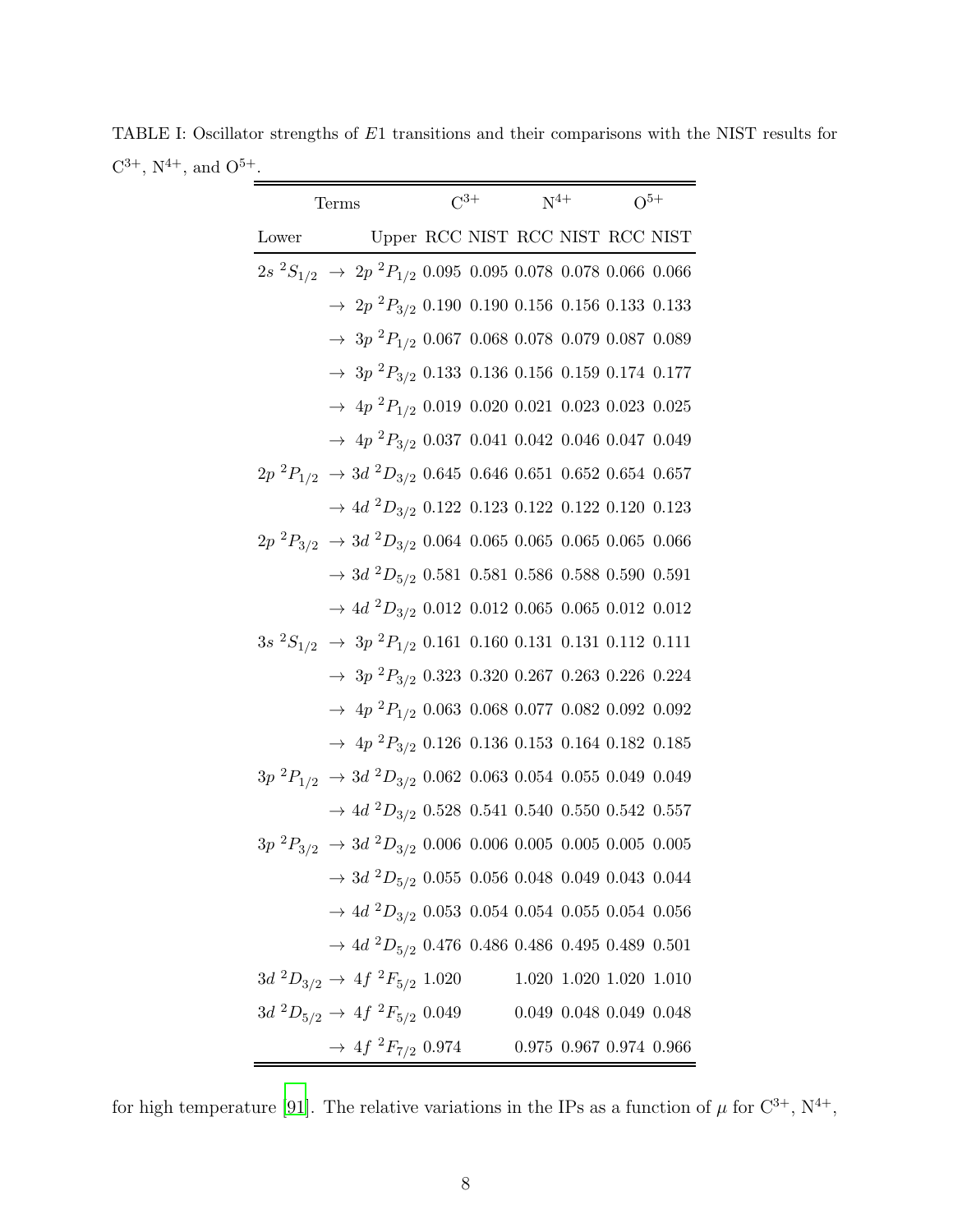TABLE II: Transition probabilities (in  $10^4 \text{ s}^{-1}$ ) of E2 transitions along with corresponding transition wavelengths (in Å) for  ${\rm C}^{3+},$   ${\rm N}^{4+},$  and  ${\rm O}^{5+}.$ 

<span id="page-8-0"></span>

| Terms                                                                                         | $C^{3+}$   |             | $N^{4+}$ |                            |                            | $O^{5+}$ |                                                               |  |          |
|-----------------------------------------------------------------------------------------------|------------|-------------|----------|----------------------------|----------------------------|----------|---------------------------------------------------------------|--|----------|
|                                                                                               |            | $\lambda$   | $A_{if}$ |                            | $\lambda$                  | $A_{if}$ | $\lambda$                                                     |  | $A_{if}$ |
| Lower<br>Upper                                                                                | RCC        | <b>NIST</b> |          |                            | RCC NIST                   |          | RCC NIST                                                      |  |          |
| $3d~^2D_{3/2} \rightarrow 2s~^2S_{1/2}$                                                       |            |             |          |                            |                            |          | 307.71 307.81 44.03 206.36 206.43 150.17 148.16 148.23 413.17 |  |          |
| $3d~^2D_{5/2} \rightarrow 2s~^2S_{1/2}$                                                       | 307.70     |             |          |                            |                            |          | 307.79 44.04 206.35 206.43 150.23 148.15 148.21 413.41        |  |          |
| $4d~^2D_{3/2} \rightarrow 2s~^2S_{1/2}$                                                       | 243.39     |             |          |                            | 243.71 10.33 161.62 161.83 |          | 30.06 115.21 115.35                                           |  | 78.05    |
| $4d~^2D_{5/2} \rightarrow 2s~^2S_{1/2}$                                                       | 243.39     |             |          |                            | 243.71 12.30 161.61 161.83 |          | 30.09 115.21 115.35                                           |  | 78.14    |
| $3p~^2P_{3/2} \rightarrow 2p~^2P_{1/2}$                                                       | 391.08     |             |          |                            | 391.23 5.31 251.52 251.64  |          | 20.01 175.42 175.47                                           |  | 59.53    |
| $4p~^2P_{3/2} \rightarrow 2p~^2P_{1/2}$                                                       | $290.56\,$ |             |          | 290.83 1.91 186.81 187.01  |                            |          | 7.19 130.32 130.37 22.87                                      |  |          |
| $4f~^2F_{5/2}~\rightarrow~2p~^2P_{1/2}$                                                       | 289.03     |             |          | 289.05 19.99 185.99 186.01 |                            |          | 76.16 129.72 129.75 228.22                                    |  |          |
| $3p~^2P_{1/2} \rightarrow 2p~^2P_{3/2}$                                                       | 391.32     |             |          | 391.45 10.61 251.76 251.86 |                            |          | 40.01 175.65 175.68 118.97                                    |  |          |
| $3p~^2P_{3/2} \rightarrow 2p~^2P_{3/2}$                                                       | 391.26     | 391.40      |          | 5.30 251.71 251.81         |                            |          | 19.99 175.61 175.63                                           |  | 59.46    |
| $4p~^2P_{1/2}~\rightarrow~2p~^2P_{3/2}$                                                       | 290.68     |             |          | 290.93 3.82 186.92 187.11  |                            |          | 14.35 130.43 130.47                                           |  | 45.62    |
| $4p~^2P_{3/2} \rightarrow 2p~^2P_{3/2}$                                                       | 290.66     | 290.92      |          | 1.91 186.91 187.11         |                            |          | $7.18\ 130.42\ 130.46$                                        |  | 22.83    |
| $4f~^2F_{5/2}~\rightarrow~2p~^2P_{3/2}$                                                       | 289.13     | 289.14      |          | 5.71 186.09 186.11         |                            |          | 21.76 129.82 129.84                                           |  | 65.20    |
| $4d^2D_{3/2} \rightarrow 3s^2S_{1/2}$ 926.31 930.34                                           |            |             |          | 2.36 615.27 618.08         |                            |          | 8.57 438.96 440.83                                            |  | 24.74    |
| $4d^2D_{5/2} \rightarrow 3s^2S_{1/2}$ 926.27 930.30                                           |            |             |          | 2.36 615.23 618.05         |                            |          | $8.57\ 438.92\ 440.79$                                        |  | 24.74    |
| $4p~^2P_{3/2} \rightarrow 3p~^2P_{1/2}$ 1130.07 1132.83 0.54 725.71 727.75                    |            |             |          |                            |                            |          | 2.02 506.47 506.88                                            |  | 6.18     |
| $4f^{2}F_{5/2} \rightarrow 3p^{2}P_{1/2}$ 1107.17 1106.38 2.22 713.41 712.79                  |            |             |          |                            |                            |          | 8.29 497.54 497.61                                            |  | 24.40    |
| $4p~^2P_{1/2} \rightarrow 3p~^2P_{3/2}$ 1130.75 1133.41 1.07 726.35 728.33                    |            |             |          |                            |                            |          | $4.04\ 507.10\ 507.44$                                        |  | 12.36    |
| $4p~^2P_{3/2} \rightarrow 3p~^2P_{3/2}$ 1130.54 1133.24 0.54 726.16 728.16 2.02 506.91 507.28 |            |             |          |                            |                            |          |                                                               |  | 6.18     |
| $4f~^2F_{5/2} \rightarrow 3p~^2P_{3/2}$ 1107.62 1106.77 0.63 713.84 713.86                    |            |             |          |                            |                            |          | 2.36 497.96 497.98                                            |  | 6.95     |
| $4f^2F_{7/2} \rightarrow 3p^2P_{3/2}$ 1107.61 1106.77 2.85 713.82 713.15                      |            |             |          |                            |                            |          | 10.64 497.94 497.96                                           |  | 31.29    |
| $4d~^2D_{3/2} \rightarrow 3d~^2D_{3/2}$ 1164.01 1170.18 0.33 745.01 748.99                    |            |             |          |                            |                            |          | 1.27 517.81 520.14                                            |  | $3.80\,$ |
| $4d~^2D_{5/2} \rightarrow 3d~^2D_{3/2}$ 1163.95 1170.13 0.095 744.95 748.94                   |            |             |          |                            |                            |          | 0.36 517.75 520.08                                            |  | $1.08\,$ |
| $4d^2D_{3/2} \rightarrow 3d^2D_{5/2}$ 1164.13 1170.33 0.14 745.13 749.11                      |            |             |          |                            |                            |          | $0.55$ 517.93 520.28                                          |  | 1.63     |
| $4d~^2D_{5/2} \rightarrow 3d~^2D_{5/2}$ 1164.08 1170.27     0.38 745.08 749.06                |            |             |          |                            |                            |          | 1.41 517.88 520.22                                            |  | 4.34     |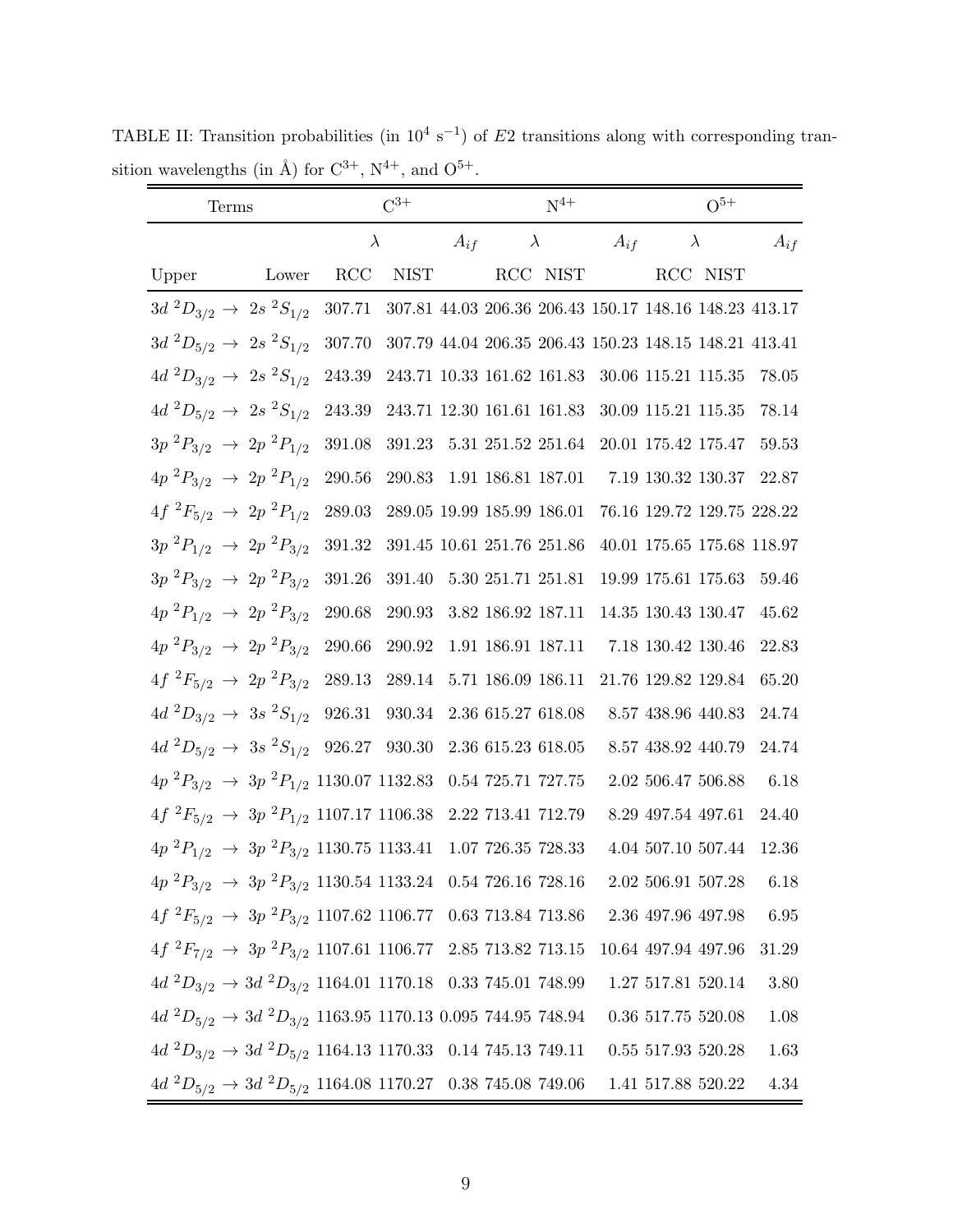and  $O<sup>5+</sup>$  ions are presented in Fig. [1.](#page-10-0) For convenience, we define relative variation in any spectroscopic property of interest here, say  $O$ , as

Relative variation in 
$$
\mathbf{O} = \frac{[\mathbf{O}(\mu \neq 0) - \mathbf{O}(\mu = 0)] \times 100}{\mathbf{O}(\mu = 0)}.
$$
 (10)

It is evident from the Fig. [1](#page-10-0) that as the ion density increases or temperature decreases, i.e., the screening strength  $\mu$  increases, IPs decrease linearly and the systems become less and less stable. This is because, the screening of the nuclear charge increases with the increase of  $\mu$  and hence, the attractive nuclear Coulomb potential at the valence electron decreases. This particular fact can be attributed as continuum lowering for the system surrounded in plasma environment. A similar trend was observed already for Li and Li-like ions in the presence of Debye plasma environment [\[62,](#page-17-12) [91\]](#page-19-9). In addition, this figure shows that the fall in IP decreases with increasing ionic charge, i.e., the IP of  $C^{3+}$  decreases more rapidly than the IPs of  $N^{4+}$ , and  $O^{5+}$  within a same interval of  $\mu$ . With increasing nuclear charge Z of an isoelectronic sequence, the valence electron comes closer to the nucleus and hence can defend more effectively the screening of the plasma environment.

Figure [2](#page-11-0) presents the relative variations in the excitation energies (EEs) of different lowlying excited states for  $\mu = 0.075$  a.u. for the Li-like ions. For this value of  $\mu$ , the effect of screening on the EEs is found optimum. However, we have observed similar trends in the EEs for any other values of  $\mu$  within the given range of weakly coupled plasma. It is evident from this figure that due to the screening, the ground-state transitions from the states  $2p^{2}P_{1/2,3/2}$ are blue-shifted, and from the others are red-shifted. This figure further reflects that the shift in the EEs decreases as the nuclear charge increases. These shifts in the EEs can be attributed by the quantum confinement and electron screening in the presence of the plasma environment [\[28\]](#page-16-12). It is well known that the quantum defect decreases as the orbital angular momentum quantum number increases, and for angular momentum quantum number equal and larger than two, the quantum defect is almost zero. Therefore, electronic states with higher angular momentum quantum number among the same principle quantum number experience relatively less effect of  $\mu$ . For example, EEs for 3d  ${}^{2}D_{3/2,5/2}$  are less perturbed than the states 3s  ${}^{2}S_{1/2}$  and 3p  ${}^{2}P_{1/2,3/2}$  due to screening. In addition, the effect of quantum confinement is the same for the fine structure states. The figure further confirms that the quantum confinement is more pronounced for higher excited states than relatively low-lying states [\[28](#page-16-12)].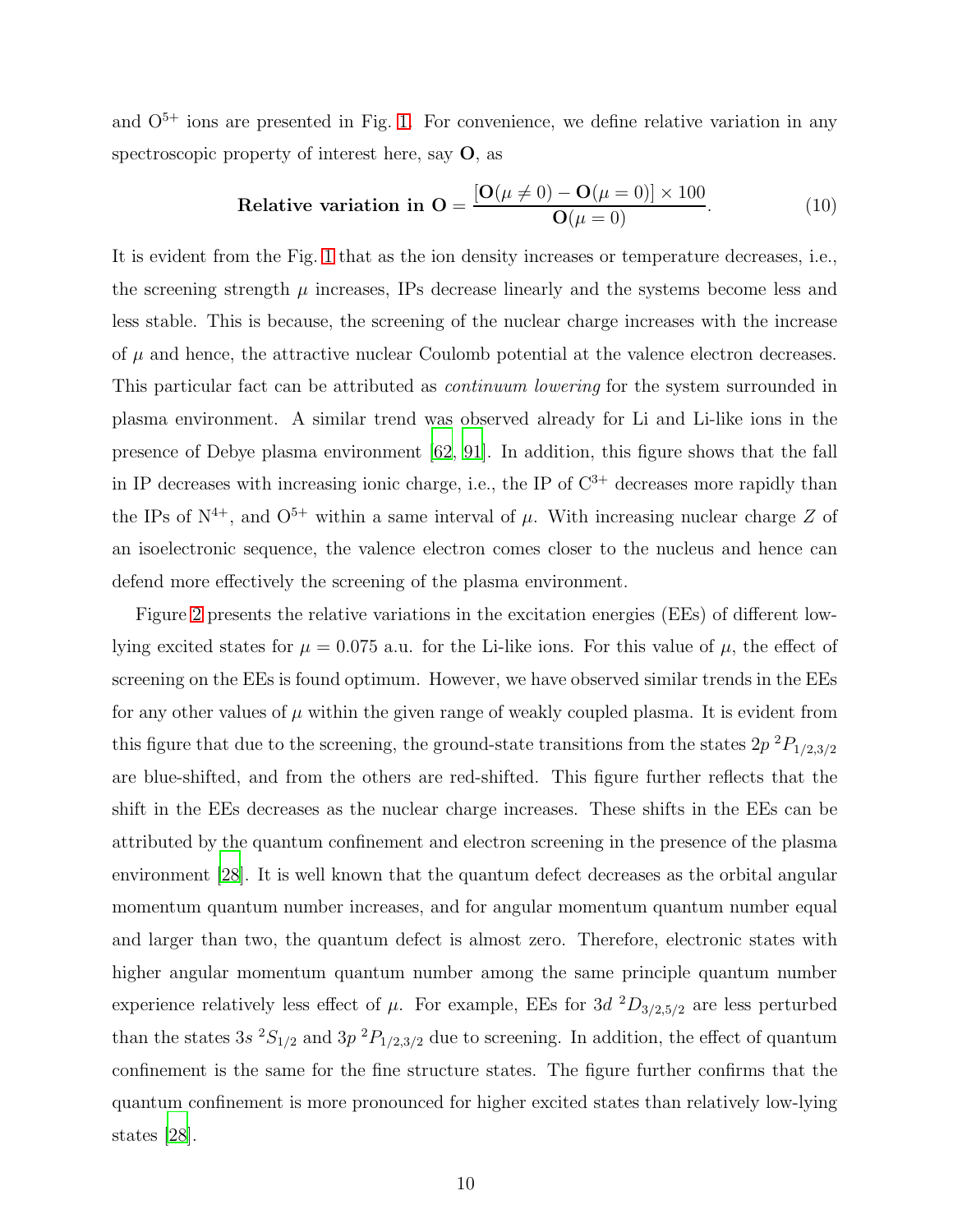

<span id="page-10-0"></span>FIG. 1: (Color online) Relative variations of ionization potentials with Debye screening parameter  $\mu$  for C<sup>3+</sup>, N<sup>4+</sup>, and O<sup>5+</sup>.

The relative variations of oscillator strengths with respect to  $\mu$  values for the most strong  $2s \ ^2S_{1/2} \rightarrow 2p \ ^2P_{1/2,3/2}$  transitions of  $C^{3+}$ ,  $N^{4+}$ , and  $O^{5+}$  ions are shown in Fig. [2.](#page-11-0) The relative variations increase monotonically as  $\mu$  increases and the effect is the same for both the transitions. For a particular value of  $\mu$ , the screening effect on the oscillator strengths decreases as nuclear charge increases. However, the transition energies corresponding to these transitions change significantly, which reflect in the total change in the oscillator strengths as observed in Fig. [3.](#page-11-1) This present trend of the  $E1$  oscillator strengths in Debye plasma has been reported in the recent past [\[35](#page-16-0), [62\]](#page-17-12). Our present findings show that the lifetimes of 2p  ${}^{2}P_{1/2,3/2}$  states decrease with increasing plasma strength  $\mu$ . The lifetimes of these states depend on the third power of wavelengths of the associated E1 transitions to the ground state. This enhances the screening effect on the lifetimes with respect to the oscillator strengths which depend inversely on the first power of the corresponding wavelengths.

The transition probabilities  $(A^{E2})$  of the E2 transition  $3d^2D_{3/2} \rightarrow 2s^2S_{1/2}$  along with the corresponding transition wavelengths for different values of  $\mu$  are presented in Table [III.](#page-12-0) It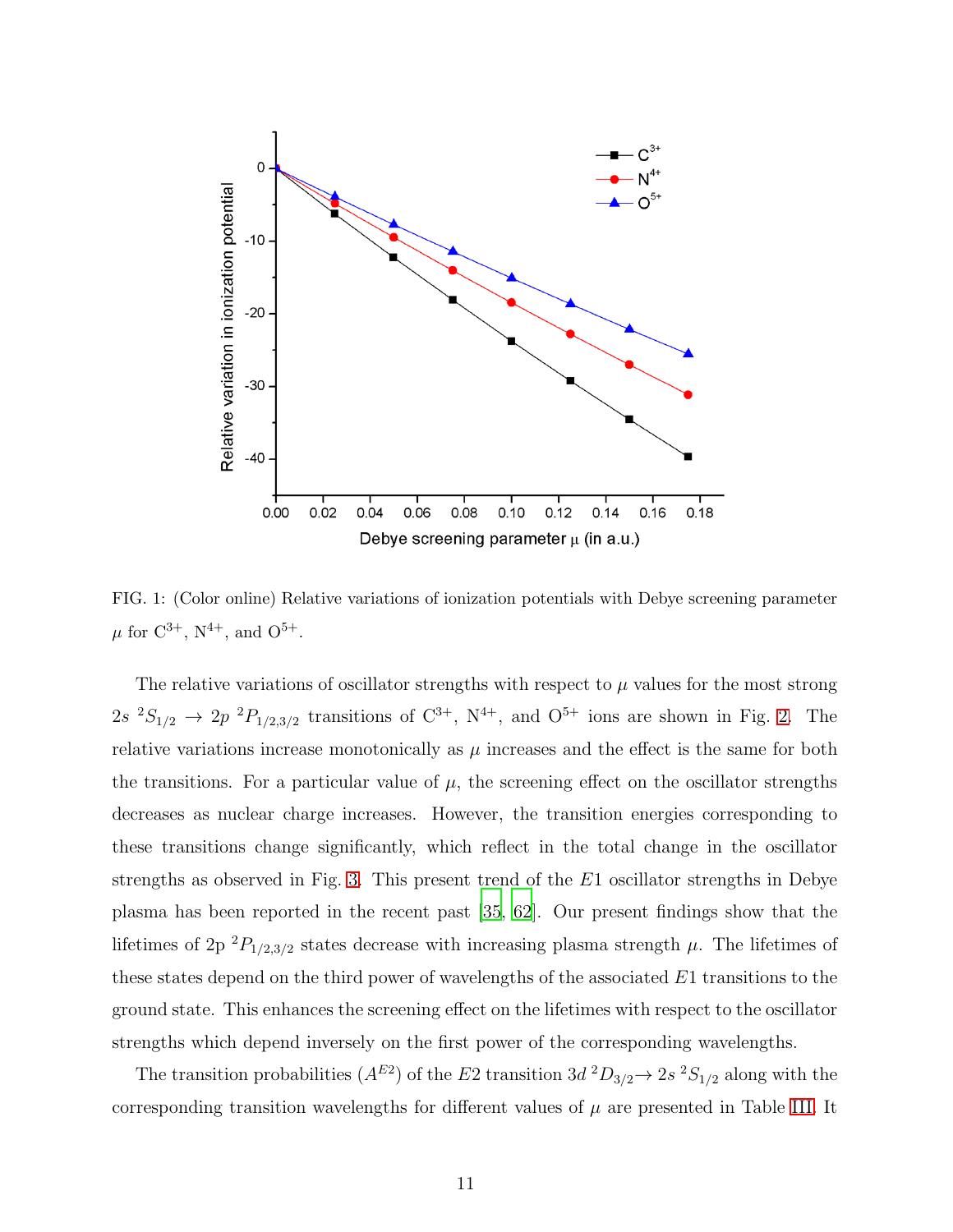

<span id="page-11-0"></span>FIG. 2: (Color online) Relative variations of excitation energies of different excited states with Debye screening parameter  $\mu = 0.075$  a.u. for  $C^{3+}$ ,  $N^{4+}$ , and  $O^{5+}$ .



<span id="page-11-1"></span>FIG. 3: (Color online) Relative variations of oscillator strengths of E1 transitions with Debye screening parameter  $\mu$  for  $C^{3+}$ ,  $N^{4+}$ , and  $O^{5+}$ . Panels (a) and (b) correspond to  $2s$   $^2S_{1/2} \rightarrow 2p$   $^2P_{1/2}$ and  $2s \frac{2S_{1/2}}{S_2} \rightarrow 2p \frac{2P_{3/2}}{S_2}$  transitions, respectively.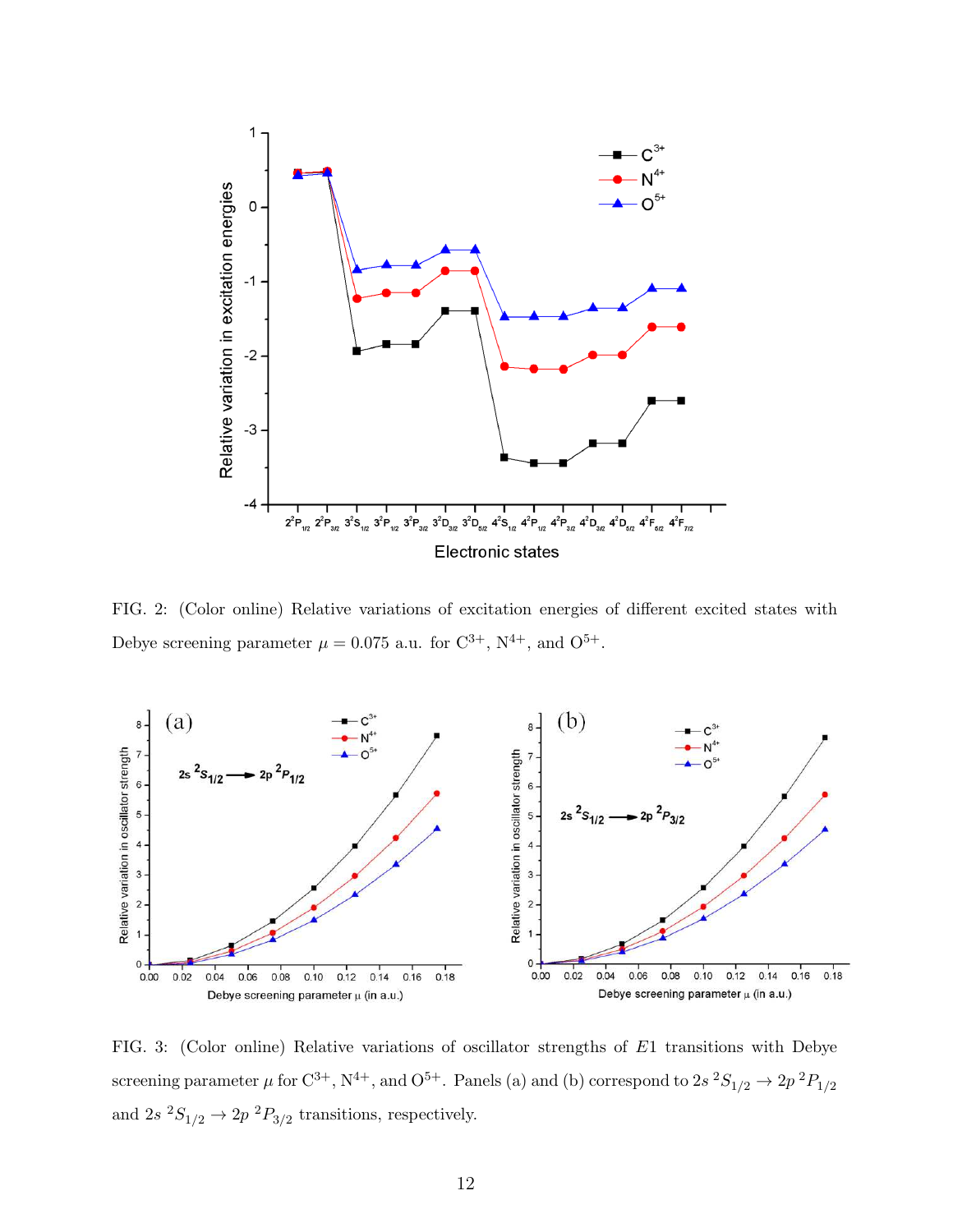is evident from the table that the  $E2$  transition wavelengths are red shifted with increasing value of the screening strength. A similar trend is observed for the 3d  ${}^2D_{5/2} \rightarrow 2s$   ${}^2S_{1/2}$ transition, which is not presented here. The relative variations in the transition probabilities for both these E2 transitions as a function of  $\mu$  are depicted in Fig. [4.](#page-13-0) Both these transitions are chosen due to their comparatively higher probabilities with respect to other transitions as evident from Table II. The systematic decrease of the transition probabilities with increasing  $\mu$  is observed from the figure. One can also visualize that the relative decrease in E2 transition probabilities for a particular value of screening parameter is more for  $\mathbb{C}^{3+}$  compared to  $\mathbb{O}^{5+}$ . If one compares the relative changes in E1 versus E2 transition amplitudes as a function of  $\mu$ , one finds that the latter is more influenced by  $\mu$  than the former. This behavior can be explained from their radial dependence. The amplitude of E1 transition has r dependence, where that of E2 transition has  $r^2$  dependence. Due to this, E2 transition amplitude depends on further field region compared to E1 transition amplitude from the nucleus and hence, E2 transition amplitude is relatively more affected by the screening. At this point, it is important to emphasis that  $E_2$  transitions are the effective processes in the low density hot plasmas. Therefore, estimations of the influence of nuclear charge screening in the E2 transition probabilities along with their wavelengths are of great importance in plasma modeling.

TABLE III: Effect of  $\mu$  (in a.u.) on  $A_{3d-2D_{3/2}\rightarrow 2s-2S_{1/2}}^{E2}$  (in  $10^4$  s<sup>-1</sup>) and corresponding transition wavelengths (in Å) for  $C^{3+}$ ,  $N^{4+}$ , and  $O^{5+}$ .

<span id="page-12-0"></span>

| $\mu$ | $\rm C^{3+}$                                   |                    | $N^{4+}$                                 |                        | $\Omega^{5+}$ |                        |  |
|-------|------------------------------------------------|--------------------|------------------------------------------|------------------------|---------------|------------------------|--|
|       |                                                | $\lambda$ $A^{E2}$ |                                          | $\lambda \quad A^{E2}$ |               | $\lambda \quad A^{E2}$ |  |
| 0     |                                                |                    | 307.71 44.03 206.36 150.17 148.16 413.17 |                        |               |                        |  |
|       | 0.025 308.22 43.68 206.57 149.47 148.26 411.92 |                    |                                          |                        |               |                        |  |
|       | 0.05 309.69 42.70 207.18 147.46 148.56 408.29  |                    |                                          |                        |               |                        |  |
|       | 0.075 312.10 41.14 208.17 144.26 149.04 402.46 |                    |                                          |                        |               |                        |  |
|       | 0.1 315.44 39.06 209.53 139.95 149.70 394.56   |                    |                                          |                        |               |                        |  |
|       | 0.125 319.75 36.48 211.27 134.62 150.54 384.72 |                    |                                          |                        |               |                        |  |
|       | 0.15 325.13 33.42 213.40 128.27 151.56 373.04  |                    |                                          |                        |               |                        |  |
|       | 0.175 331.71 29.87 215.94 121.00 152.76 359.60 |                    |                                          |                        |               |                        |  |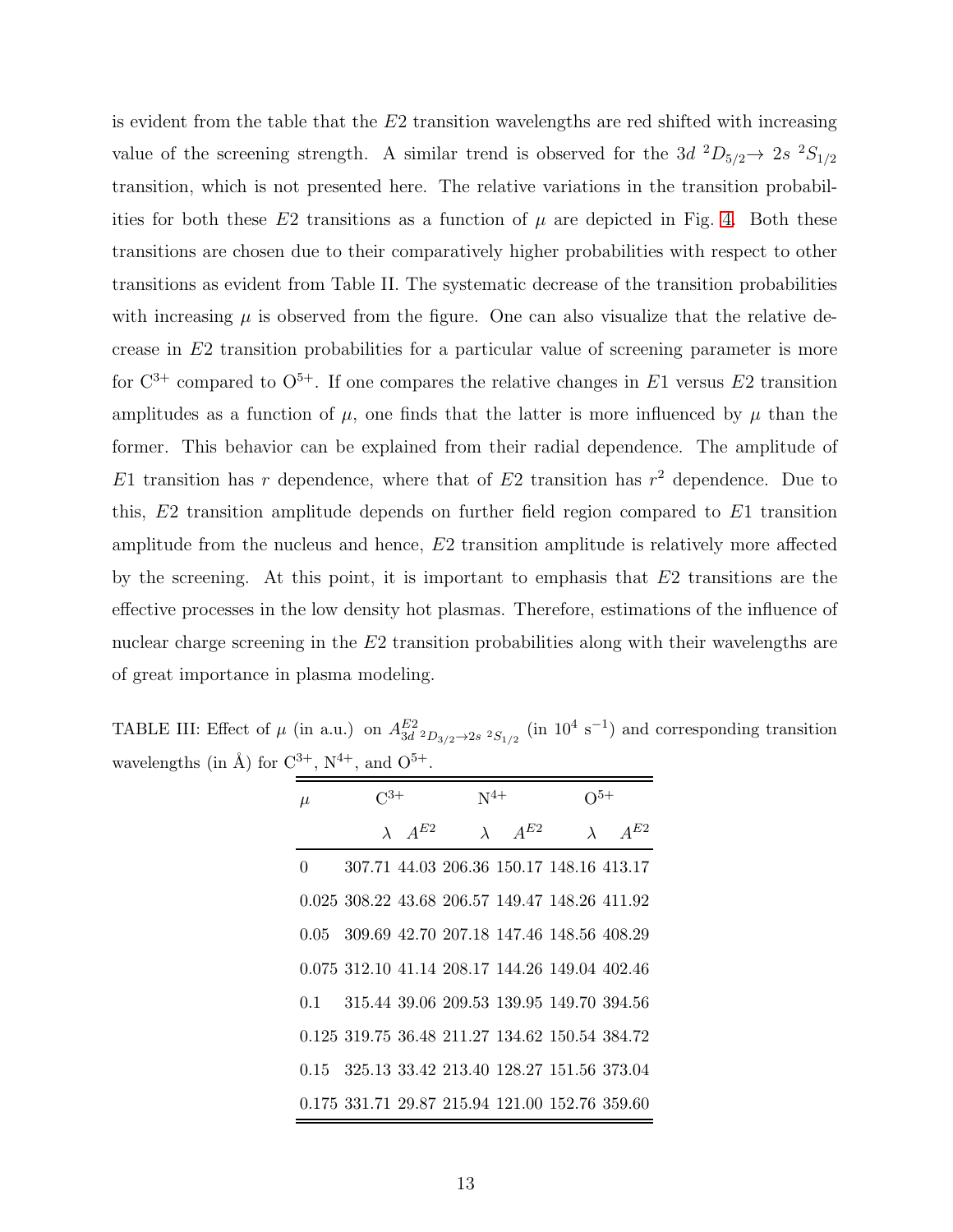

<span id="page-13-0"></span>FIG. 4: (Color online) Relative variations of transition probabilities of E2 transitions with Debye screening parameter  $\mu$  for  $C^{3+}$ ,  $N^{4+}$ , and  $O^{5+}$ . Panels (a) and (b) correspond to 3d  $^2D_{3/2} \rightarrow$  $2s\ ^2S_{1/2}$ , and (b)  $3d\ ^2D_{5/2} \rightarrow 2s\ ^2S_{1/2}$  transitions, respectively.

## IV. CONCLUSION

We have investigated the influence of Debye screening of nuclear charges due to the presence of free electrons and ions in plasma medium on the ionization potentials, excitation energies, E1 oscillator strengths, and E2 transition probabilities of  $C^{3+}$ ,  $N^{4+}$ , and  $O^{5+}$ . Especially, the study on E2 transitions can be considered a useful tool to model low density and high temperature plasmas. The transition wavelengths are mainly affected by this screening, which characterizes the screening effects on the other associated spectroscopic properties like the oscillator strengths and transition probabilities. Due to the high abundances of these Li-like ions in various astrophysical systems, we hope our investigations will be useful to the astrophysicist in the near future.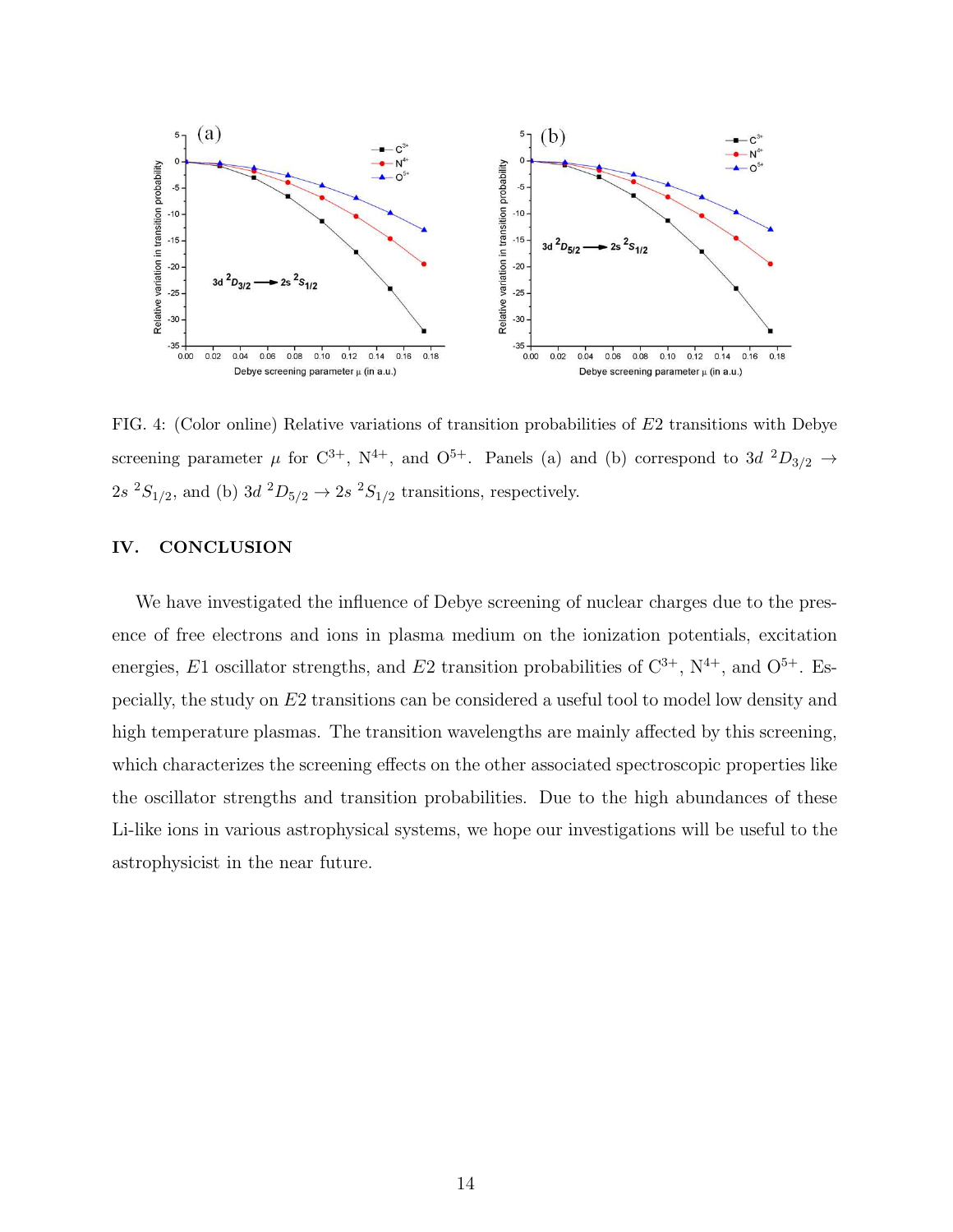#### Acknowledgments

Pradip Kumar Mondal and Narendra Nath Dutta recognize financial help from the Council of Scientific and Industrial Research (CSIR), India.

- <span id="page-14-0"></span>[1] P. Emma, R. Akre, J. Arthur, R. Bionta, C. Bostedt, J. Bozek, A. Brachmann, P. Bucksbaum, R. Coffee, F. J. Decker, Y. Ding, D. Dowell, S. Edstrom, A. Fisher, J. Frisch, S. Gilevich, J. Hastings, G. Hays, P. Hering, Z. Huang, R. Iverson, H. Loos, M. Messerschmidt, A. Miahnahri, S. Moeller, H. D. Nuhn, G. Pile, D. Ratner, J. Rzepiela, D. Schultz, T. Smith, P. Stefan, H. Tompkins, J. Turner, J. Welch, W. White, J. Wu, G. Yocky, and J. Galayda, Nature Photonics 4, 641 (2010).
- <span id="page-14-1"></span>[2] T. Ishikawa, H. Aoyagi, T. Asaka, Y. Asano, N. Azumi, T. Bizen, H. Ego, K. Fukami, T. Fukui, Y. Furukawa, S. Goto, H. Hanaki, T. Hara, T. Hasegawa, T. Hatsui, A. Higashiya, T. Hirono, N. Hosoda, M. Ishii, T. Inagaki, Y. Inubushi, T. Itoga, Y. Joti, M. Kago, T. Kameshima, H. Kimura, Y. Kirihara, A. Kiyomichi, T. Kobayashi, C. Kondo, T. Kudo, H. Maesaka, X. M. Marechal, S. Masuda, T.and Matsubara, T. Matsumoto, T. Matsushita, S. Matsui, M. Nagasono, N. Nariyama, H. Ohashi, T. Ohata, T. Ohshima, S. Ono, Y. Otake, C. Saji, T. Sakurai, T. Sato, K. Sawada, T. Seike, K. Shirasawa, T. Sugimoto, S. Suzuki, S. Takahashi, H. Takebe, K. Takeshita, K. Tamasaku, H. Tanaka, R. Tanaka, T. Tanaka, T. Togashi, K. Togawa, A. Tokuhisa, H. Tomizawa, K. Tono, S. K. Wu, M. Yabashi, M. Yamaga, A. Yamashita, K. Yanagida, C. Zhang, T. Shintake, H. Kitamura, and N. Kumagai, Nature Photonics 6, 540 (2012).
- <span id="page-14-2"></span>[3] A. Rousse, C. Rischel, and J. C. Gauthier, Rev. Mod. Phys. 73, 17 (2001).
- <span id="page-14-3"></span>[4] I. McKinnie and H. Kapteyn, Nature Photonics 4, 149 (2010).
- <span id="page-14-4"></span>[5] T. Popmintchev, M. C. Chen, D. Popmintchev, P. Arpin, S. Brown, S. Ališauskas, G. Andriukaitis, T. Balčiunas, O. D. Mücke, A. Pugzlys, A. Baltuska, B. Shim, S. E. Schrauth, A. Gaeta, C. Hernandez-Garcia, L. Plaja, A. Becker, A. Jaron-Becker, M. M. Murnane, and H. C. Kapteyn, Science 336, 1287 (2012).
- <span id="page-14-5"></span>[6] S. M. Vinko, O. Ciricosta, B. I. Cho, K. Engelhorn, H. K. Chung, C. R. D. Brown, T. Burian, J. Chalupsk`y, R. W. Falcone, C. Graves, V. Hajkova, A. Higginbotham, L. Juha, J. Krzywin-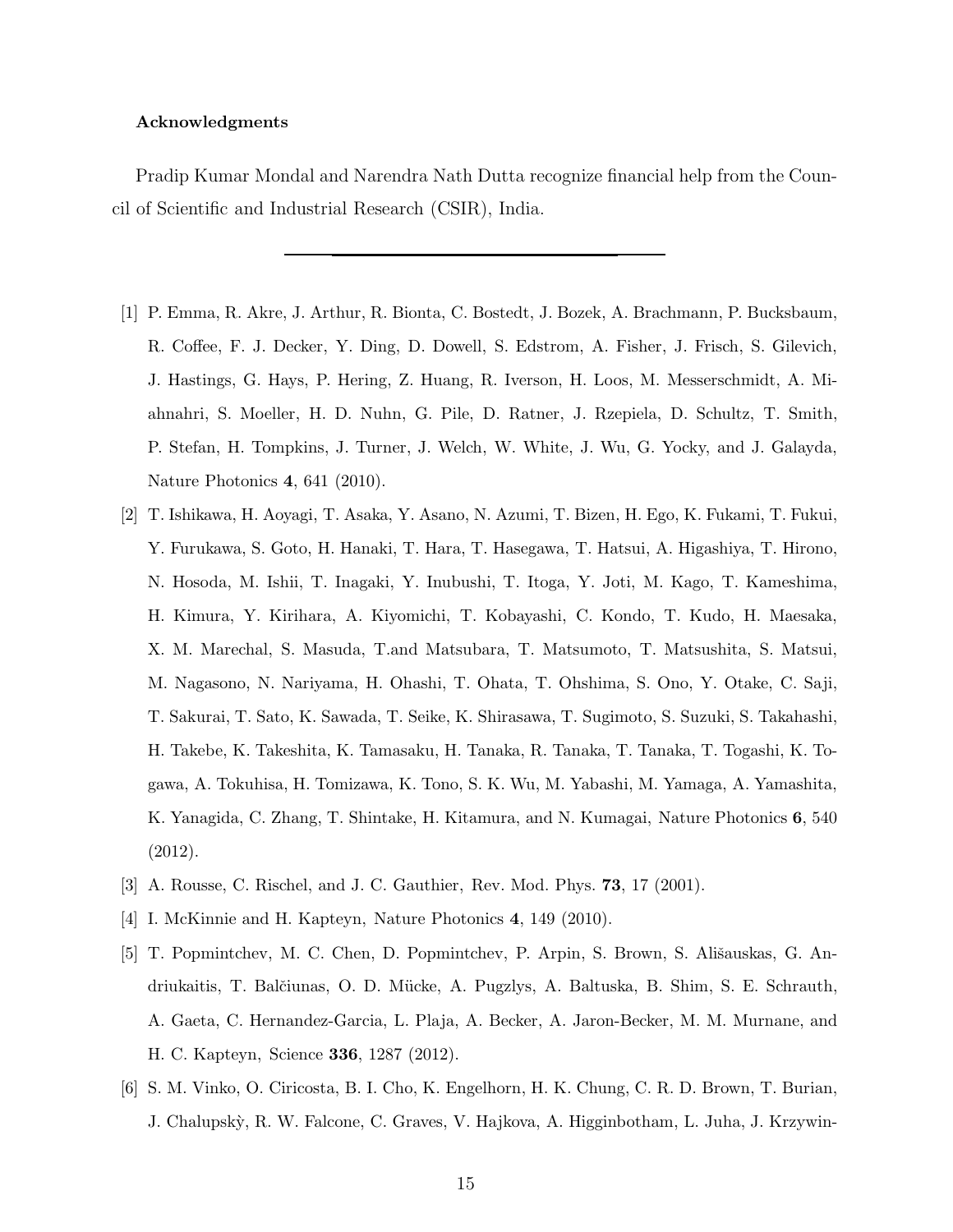ski, H. J. Lee, M. Messerschmidt, Y. Murphy, C. D. Ping, A. Scherz, W. Schlotter, S. Toleikis, J. J. Turner, L. Vysin, T. Wang, B. Wu, U. Zastrau, D. Zhu, R. W. Lee, P. A. Heimann, B. Nagler, and J. S. Wark, Nature 482, 59 (2012).

- <span id="page-15-0"></span>[7] O. Ciricosta, S. M. Vinko, H. K. Chung, B. I. Cho, C. R. D. Brown, T. Burian, J. Chalupsk`y, K. Engelhorn, R. W. Falcone, C. Graves, V. Hajkova, A. Higginbotham, L. Juha, J. Krzywinski, H. J. Lee, M. Messerschmidt, C. D. Murphy, Y. Ping, D. S. Rackstraw, A. Scherz, W. Schlotter, S. Toleikis, J. J. Turner, L. Vysin, T. Wang, B. Wu, U. Zastrau, D. Zhu, R. W. Lee, P. Heimann, B. Nagler, and J. S. Wark, Phys. Rev. Lett. 109, 65002 (2012).
- [8] M. Murnane, H. Kapteyn, M. Rosen, and R. Falcone, Science 251, 531 (1991).
- [9] D. Riley, L. A. Gizzi, F. Y. Khattak, A. J. Mackinnon, S. M. Viana, and O. Willi, Physical Review Letters 69, 3739 (1992).
- [10] G. Mourou and D. Umstadter, Physics of Fluids B 4, 2315 (1992).
- [11] F. J. Rogers and C. A. Iglesias, Science **263**, 50 (1994).
- [12] K. Nazir, S. J. Rose, A. Djaoui, G. J. Tallents, M. G. Holden, P. A. Norreys, P. Fews, J. Zhang, and F. Failles, Applied Physics Letters 69, 3686 (1996).
- [13] J. Workman, M. Nantel, A. Maksimchuk, and D. Umstadter, Applied Physics Letters 70, 312 (1997).
- [14] M. Nantel, G. Ma, S. Gu, C. Y. Cote, J. Itatani, and D. Umstadter, Physical Review Letters 80, 4442 (1998).
- [15] N. C. Woolsey, B. A. Hammel, C. J. Keane, C. A. Back, J. C. Moreno, J. K. Nash, A. Calisti, C. Mosse, R. Stamm, B. Talin, A. Asfaw, L. S. Klein, and R. W. Lee, Physical Review E 57, 4650 (1998).
- <span id="page-15-1"></span>[16] A. Saemann, K. Eidmann, I. E. Golovkin, R. C. Mancini, E. Andersson, E. Förster, and K. Witte, Physical Review Letters 82, 4843 (1999).
- <span id="page-15-2"></span>[17] C. A. Rouse, Physical Review A 4, 90 (1971).
- [18] U. Gupta and A. K. Rajagopal, Physics Reports 87, 259 (1982).
- [19] J. Seidel, S. Arndt, and W. Kraeft, Physical Review E 52, 5387 (1995).
- [20] D. Ray and P. K. Mukherjee, Journal of Physics B 31, 3479 (1998).
- [21] Y. D. Jung, European Physical Journal D 7, 249 (1999).
- <span id="page-15-3"></span>[22] D. Ray, Physical Review E 62, 4126 (2000).
- [23] J. Pang, G. Han, Z. Wu, and S. Li, Journal of Physics B 35, 2117 (2002).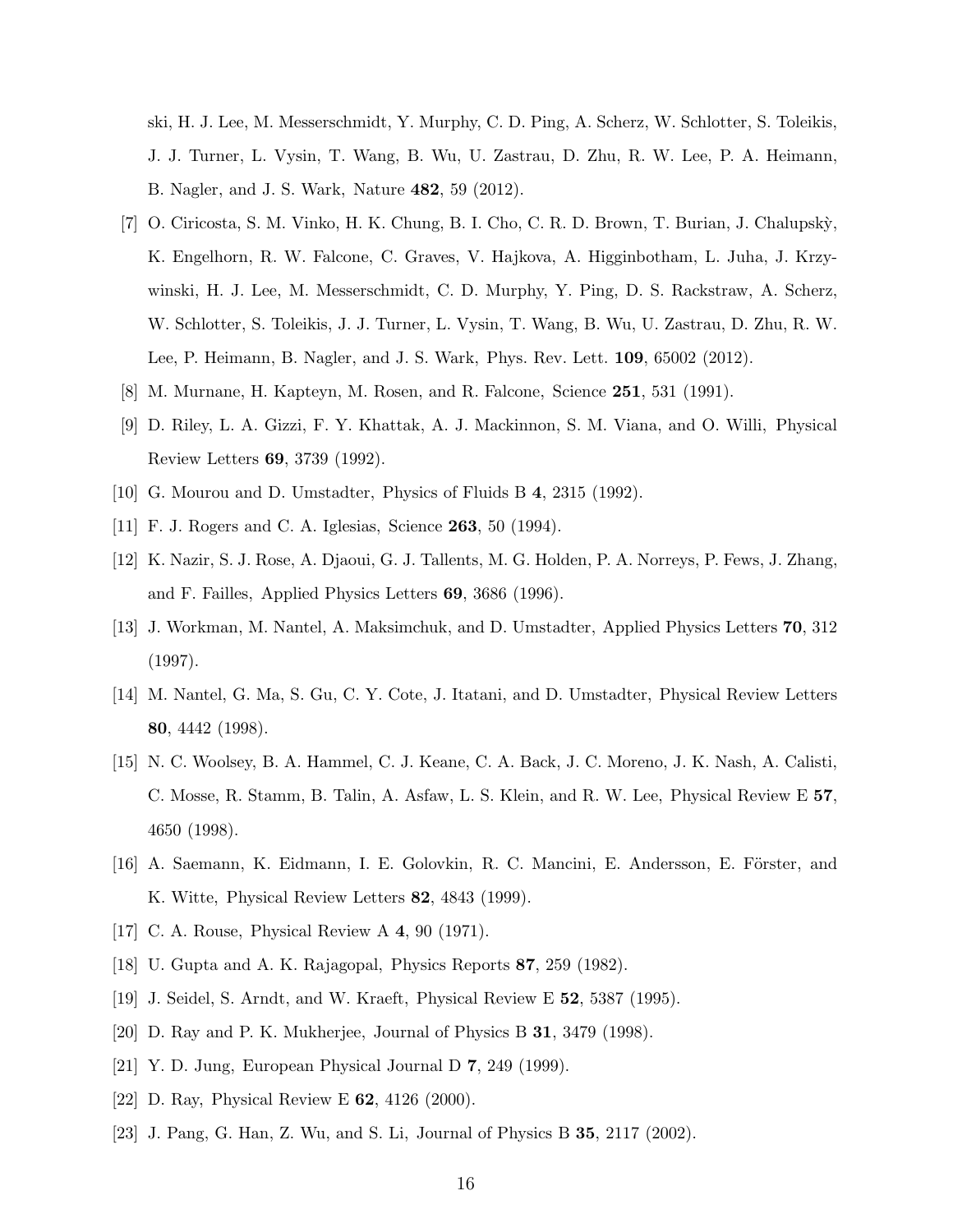- <span id="page-16-9"></span>[24] B. Saha, P. K. Mukherjee, and G. H. F. Diercksen, Astronomy and Astrophysics 396, 337 (2002).
- [25] H. Okutsu, T. Sako, K. Yamanouchi, and G. Diercksen, Journal of Physics B 38, 917 (2005).
- [26] B. Saha, P. K. Mukherjee, D. Bielinska-Waz, and J. Karwowski, Journal of Quantitative Spectroscopy and Radiative Transfer 92, 1 (2005).
- <span id="page-16-12"></span><span id="page-16-11"></span>[27] B. Saha and S. Fritzsche, Physical Review E 73, 036405 (2006).
- <span id="page-16-10"></span>[28] Y. Li, J. Wu, Y. Hou, and J. Yuan, Journal of Physics B 41, 145002 (2008).
- [29] S. Bhattacharyya, A. N. Sil, S. Fritzsche, and P. K. Mukherjee, European Physical Journal D 46, 1 (2008).
- [30] J. K. Saha, S. Bhattacharyya, T. K. Mukherjee, and P. K. Mukherjee, Journal of Physics B 42, 245701 (2009).
- [31] S. Paul and Y. K. Ho, Physics of Plasmas 16, 063302 (2009).
- [32] Y. Y. Qi, Y. Wu, J. G. Wang, and Y. Z. Qu, Physics of Plasmas 16, 023502 (2009).
- [33] A. N. Sil, J. Anton, S. Fritzsche, P. K. Mukherjee, and B. Fricke, European Physical Journal D 55, 645 (2009).
- <span id="page-16-0"></span>[34] C. Gao, J. Zeng, and J. Yuan, High Energy Density Physics 7, 54 (2011).
- [35] L. Y. Xie, J. G. Wang, R. K. Janev, Y. Z. Qu, and C. Z. Dong, European Physical Journal D 66, 125 (2012).
- <span id="page-16-1"></span>[36] H. R. Griem, Spectral Line Broadening by Plasmas, New York, Academic Press, 1974.
- <span id="page-16-3"></span><span id="page-16-2"></span>[37] W. Jaskólski, Physics Reports 271, 1 (1996).
- [38] S. Bernitt, G. V. Brown, J. K. Rudolph, R. Steinbrgge, A. Graf, M. Leutenegger, S. W. Epp, S. Eberle, K. Kubicek, V. Mckel, M. C. Simon, E. Trbert, E. W. Magee, C. Beilmann, N. Hell, S. Schippers, A. Mller, S. M. Kahn, A. Surzhykov, Z. Harman, C. H. Keitel, J. Clementson, F. S. Porter, W. Schlotter, J. J. Turner, J. Ullrich, P. Beiersdorfer, and J. R. Crespo Lpez-Urrutia, Nature 492, 225 (2012).
- <span id="page-16-4"></span>[39] S. Ichimaru, Reviews of Modern Physics 54, 1017 (1982).
- <span id="page-16-5"></span>[40] M. S. Murillo and J. C. Weisheit, Physics Reports 302, 1 (1998).
- <span id="page-16-6"></span>[41] T. Kawachi, T. Fujimoto, and G. Csanak, Physical Review E 51, 1428 (1995).
- <span id="page-16-7"></span>[42] S. N. Nahar, A. K. Pradhan, and H. L. Zhang, The Astrophysical Journal Supplement Series 131, 375 (2000).
- <span id="page-16-8"></span>[43] T. W. Gorczyca, I. Dumitriu, M. F. Hasoğlu, K. T. Korista, N. R. Badnell, D. W. Savin, and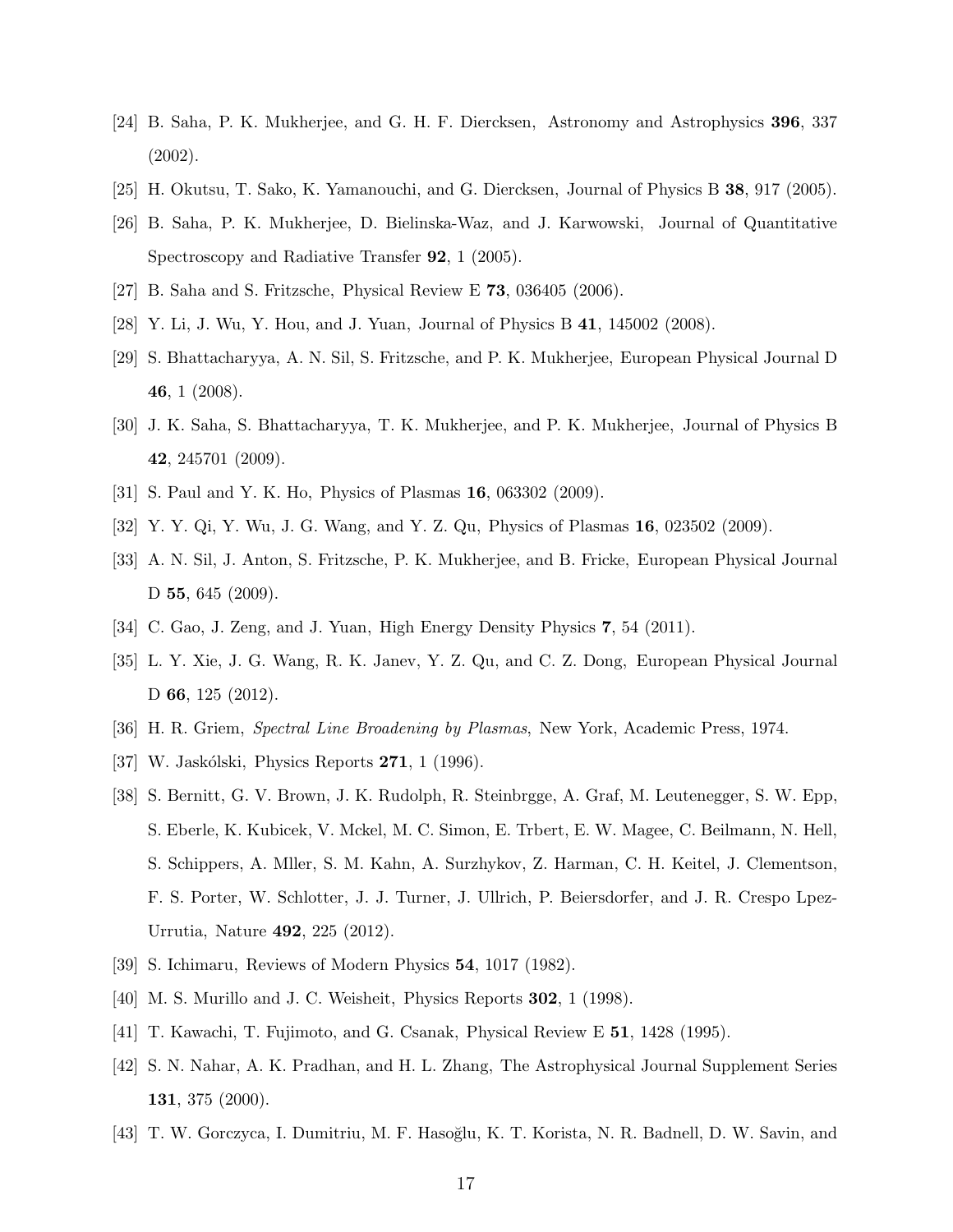S. T. Manson, The Astrophysical Journal Letters 638, L121 (2006).

- <span id="page-17-0"></span>[44] S. Suckewer, H. P. Eubank, R. J. Goldston, J. McEnerney, N. R. Sauthoff, and H. H. Towner, Nuclear Fusion 21, 1301 (1981).
- <span id="page-17-1"></span>[45] M. Godefroid and C. F. Fischer, Journal of Physics B 17, 681 (1984).
- <span id="page-17-2"></span>[46] G. C. Das and J. Sarma, Physics of Plasmas **5**, 3918 (1998).
- [47] J. M. Fontenla, K. S. Balasubramaniam, and J. Harder, The Astrophysical Journal 667, 1243 (2007).
- <span id="page-17-3"></span>[48] M. A. Barstow, D. D. Boyce, B. Y. Welsh, R. Lallement, J. K. Barstow, A. E. Forbes, and S. Preval, The Astrophysical Journal 723, 1762 (2010).
- [49] R. F. Ferrero, C. M. Durán, J. L. Halbwachs, and A. M. C. Cubeiro, The Astronomical Journal 143, 28 (2011).
- [50] J. X. Prochaska, B. Weiner, H. W. Chen, J. Mulchaey, and K. Cooksey, The Astrophysical Journal 740, 91 (2011).
- <span id="page-17-4"></span>[51] A. J. Fox, The Astrophysical Journal **730**, 58 (2011).
- <span id="page-17-5"></span>[52] M. A. de Avillez and D. Breitschwerdt, Astronomy and Astrophysics 539, L1 (2012).
- <span id="page-17-6"></span>[53] G. Peach, H. E. Saraph, and M. J. Seaton, Journal of Physics B 21, 3669 (1988).
- [54] Y. Ralchenko, A. E. Kramida, J. Reader, and N. A. Team, National Institute of Standards and Technology, Gaithersburg, MD (2012).
- <span id="page-17-7"></span>[55] A. Burgess, M. C. Chidichimo, and J. A. Tully, Astronomy and Astrophysics Supplement Series 131, 145 (1998).
- [56] C. Allende Prieto, D. L. Lambert, and M. Asplund, The Astrophysical Journal 573, L137 (2002).
- <span id="page-17-8"></span>[57] C. Y. Chen, K. Wang, M. Huang, Y. S. Wang, and Y. M. Zou, Journal of Quantitative Spectroscopy and Radiative Transfer 111, 843 (2010).
- <span id="page-17-9"></span>[58] L. H. Andersen, G. Y. Pan, H. T. Schmidt, N. R. Badnell, and M. S. Pindzola, Physical Review A 45, 7868 (1992).
- [59] L. Qu, Z. Wang, and B. Li, The European Physical Journal D 5, 173 (1999).
- <span id="page-17-10"></span>[60] J. M. Laming and U. Feldman, The Astrophysical Journal 591, 1257 (2003).
- <span id="page-17-11"></span>[61] M. Das, R. K. Chaudhuri, S. Chattopadhyay, U. S. Mahapatra, and P. K. Mukherjee, Journal of Physics B 44, 165701 (2011).
- <span id="page-17-12"></span>[62] M. Das, M. Das, R. K. Chaudhuri, and S. Chattopadhyay, Physical Review A 85, 042506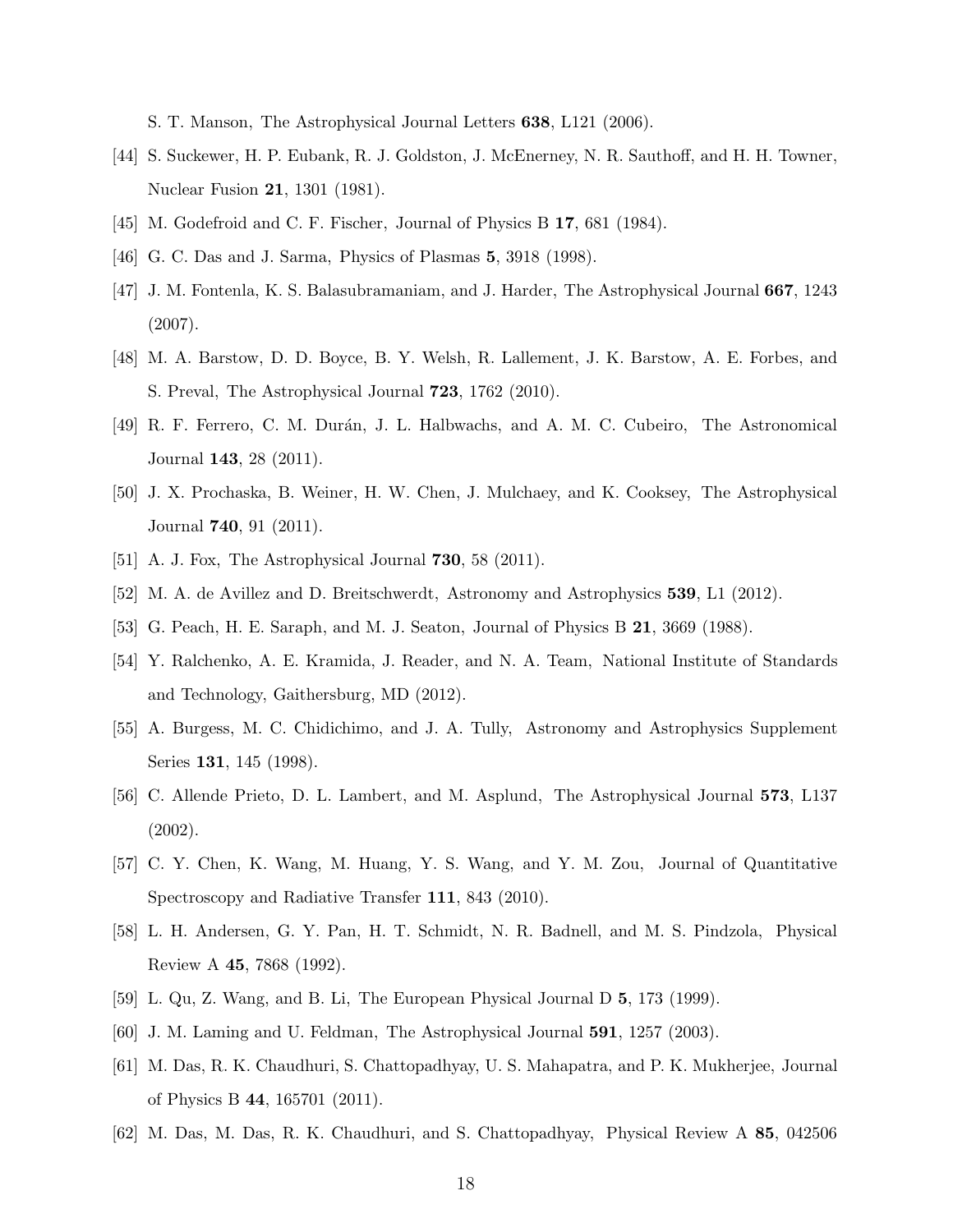(2012).

- <span id="page-18-0"></span>[63] R. K. Chaudhuri, S. Chattopadhyay, and U. Sinha Mahapatra, Physics of Plasmas 19, 2701 (2012).
- <span id="page-18-2"></span><span id="page-18-1"></span>[64] J. C. Stewart and K. D. Pyatt Jr, The Astrophysical Journal 144, 1203 (1966).
- [65] D. Bielińska-Waż, J. Karwowski, B. Saha, and P. K. Mukherjee, Physical Review E 69, 016404  $(2004).$
- <span id="page-18-4"></span><span id="page-18-3"></span>[66] N. N. Dutta and S. Majumder, Physical Review A 85, 032512 (2012).
- [67] A. I. Akhiezer, I. A. Akhiezer, R. A. Polovin, A. G. Sitenko, and K. N. Stepanov, Plasma Electrodynamics: Linear Response Theory, volume 1, Oxford: Pergamon, 1975.
- <span id="page-18-5"></span>[68] I. Lindgren and J. Morrison, Atomic many-body theory, Berlin Springer-Verlag, 1985.
- [69] I. Lindgren and D. Mukherjee, Physics Reports 151, 93 (1987).
- [70] M. A. Haque and D. Mukherjee, Journal of Chemical Physics 80, 5058 (1984).
- [71] S. Pal, M. Rittby, R. J. Bartlett, D. Sinha, and D. Mukherjee, Chemical Physics Letters 137, 273 (1987).
- <span id="page-18-6"></span>[72] S. Pal, M. Rittby, R. J. Bartlett, D. Sinha, and D. Mukherjee, Journal of Chemical Physics 88, 4357 (1988).
- <span id="page-18-7"></span>[73] E. Eliav, U. Kaldor, and Y. Ishikawa, Physical Review A 50, 1121 (1994).
- [74] T. A. Isaev, A. N. Petrov, N. S. Mosyagin, A. V. Titov, E. Eliav, and U. Kaldor, Physical Review A 69, 30501 (2004).
- [75] C. Sur, K. V. P. Latha, B. K. Sahoo, R. K. Chaudhuri, B. P. Das, and D. Mukherjee, Physical Review Letters 96, 193001 (2006).
- [76] G. Dixit, B. K. Sahoo, R. K. Chaudhuri, and S. Majumder, Physical Review A 76, 042505 (2007).
- [77] G. Dixit, H. S. Nataraj, B. K. Sahoo, R. K. Chaudhuri, and S. Majumder, Physical Review A 77, 012718 (2008).
- [78] G. Dixit, H. S. Nataraj, B. K. Sahoo, R. K. Chaudhuri, and S. Majumder, Journal of Physics B 41, 025001 (2008).
- [79] R. Pal, M. S. Safronova, W. R. Johnson, A. Derevianko, and S. G. Porsev, Physical Review A 75, 042515 (2007).
- <span id="page-18-8"></span>[80] B. K. Mani and D. Angom, Physical Review A 81, 042514 (2010).
- <span id="page-18-9"></span>[81] A. Szabo and N. S. Ostlund, Modern quantum chemistry: introduction to advanced electronic